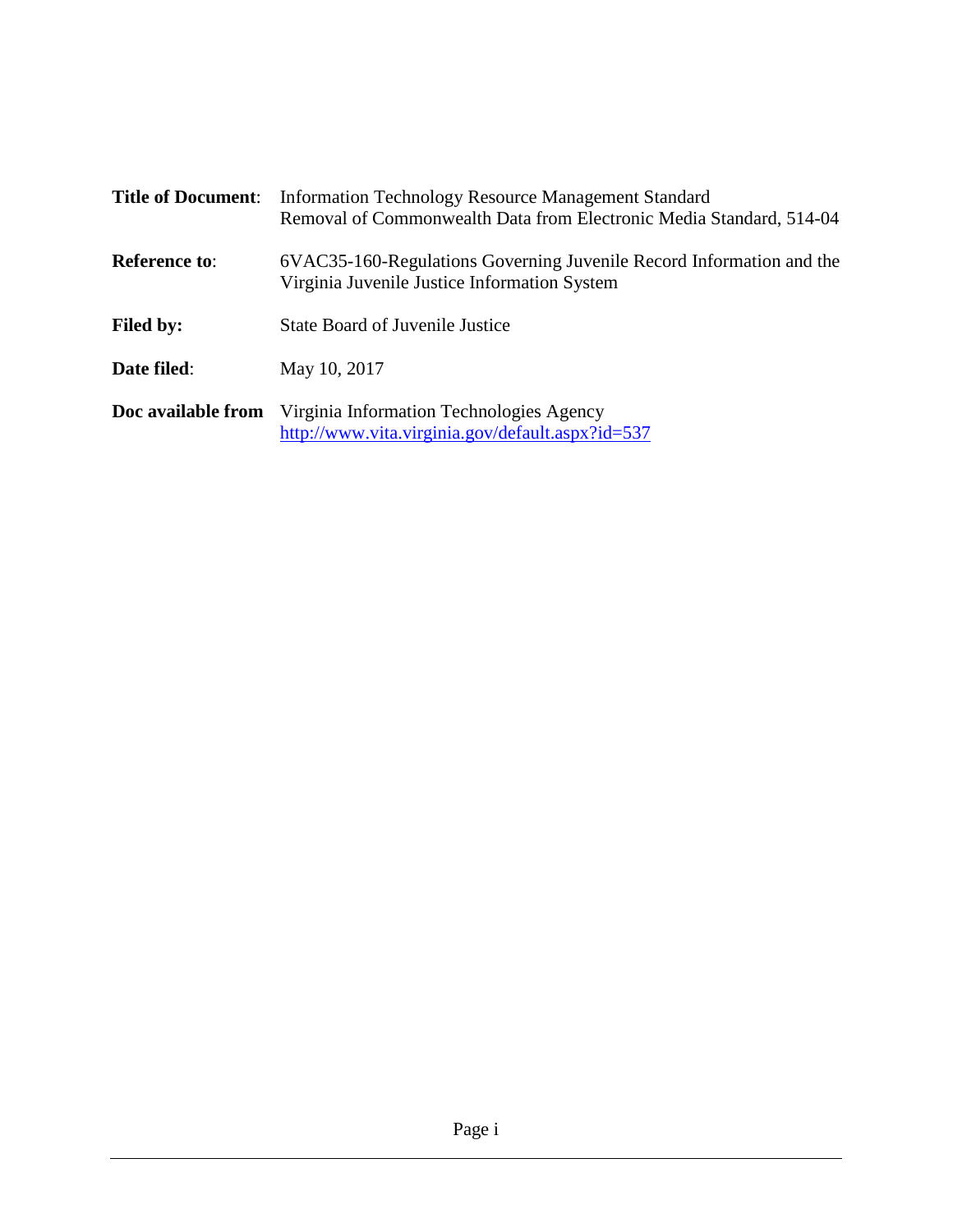# **COMMONWEALTH OF VIRGINIA**



**Information Technology Resource Management Standard**

# **Removal of Commonwealth Data from Electronic Media Standard**

**Virginia Information Technologies Agency**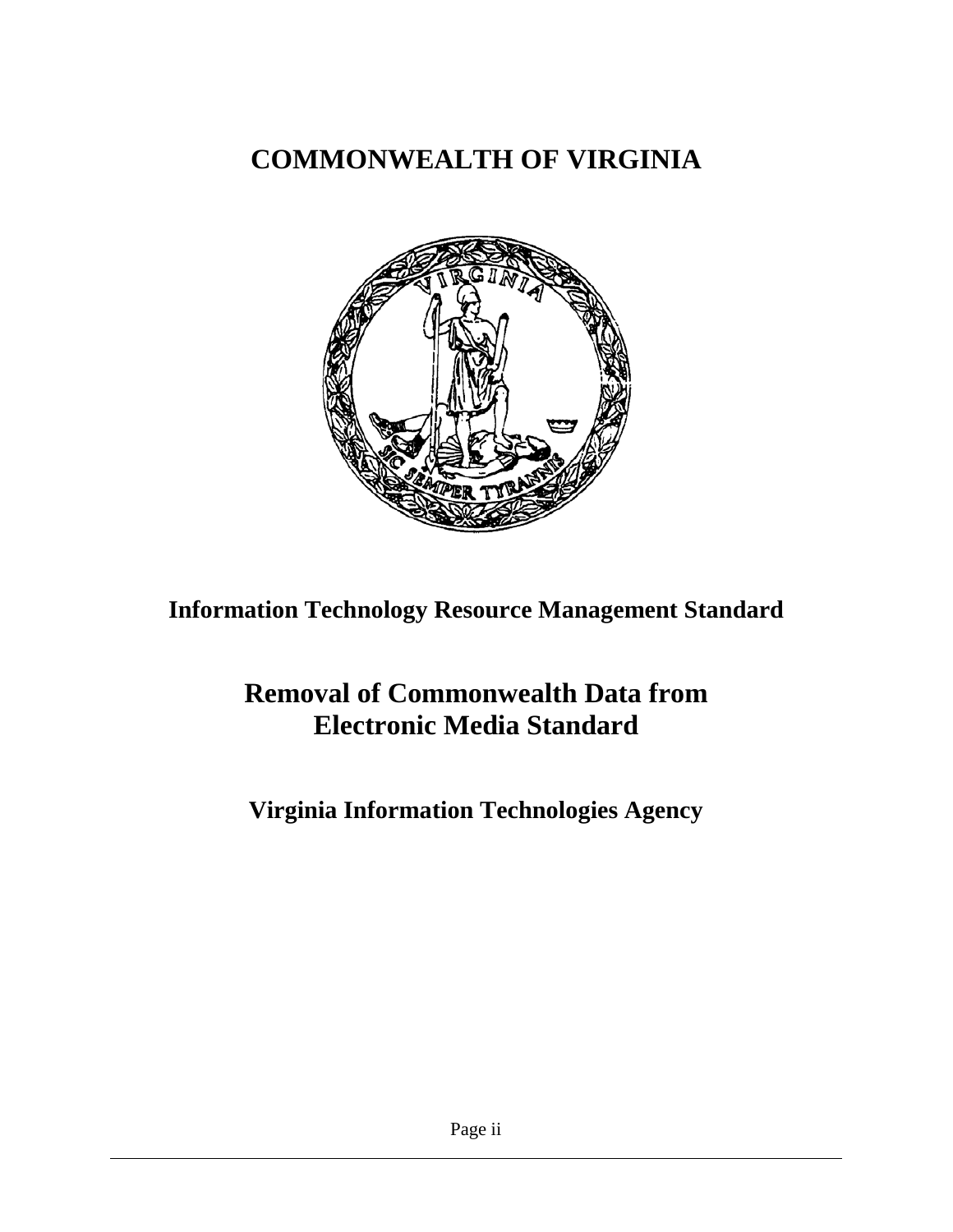# **ITRM Publication Version Control**

ITRM Publication Version Control: It is the User's responsibility to ensure they have the latest version of this ITRM publication. Questions should be directed to VITA's Policy Practice and *Enterprise* Architecture (PP EA) Division. PPEA will issue a Change Notice Alert and post on the VITA Website, provide an email announcement to the Agency Information Technology Resources (AITRs) and Information Security Officers (ISOs) at all state agencies and institutions as well as other parties PPEA considers interested in the change.

| <b>Version</b> | <b>Date</b> | <b>Purpose of Revision</b>                                                                                                                                                                                                                                                                                                                                                                                                                                                                            |
|----------------|-------------|-------------------------------------------------------------------------------------------------------------------------------------------------------------------------------------------------------------------------------------------------------------------------------------------------------------------------------------------------------------------------------------------------------------------------------------------------------------------------------------------------------|
| Original       | N/A         | <b>Base Document</b>                                                                                                                                                                                                                                                                                                                                                                                                                                                                                  |
| Revision 2.1.0 | 10/28/2003  | SEC2003-02-1 Rev 0 (10/28/2003)                                                                                                                                                                                                                                                                                                                                                                                                                                                                       |
| Revision 2.1.1 | 03/08/2004  | Supersedes SEC2003-02-1 Rev 0                                                                                                                                                                                                                                                                                                                                                                                                                                                                         |
| Revision 3     | 3/15/2008   | Supersedes SEC2003-02-1 Rev 1. This revision reflects legislative changes<br>that expanded the CIO's information security responsibilities to include<br>Judicial, Legislative and Independent Agencies branches of government, and<br>Institutions of Higher Education.<br>In addition, appendix B (Non-Disclosure Agreement) and appendix C (Data<br>Removal Quality Assurance Form) along with several minor changes were<br>made to reflect current industry practices and to amplify requirement |
|                |             | statements. Also this change reflects the new numbering structure for all<br>PSG <sub>s</sub> .<br>Changes to this standard are in "BLUE" text with a "legal black line" in the<br>left margin next to the text location.                                                                                                                                                                                                                                                                             |
| Revision 4     | 12/21/2015  | Superseded SEC 514-03 Rev 0. This revision adds requirements for disposing<br>of solid state media devices, Flash-memory devices, and multi-function<br>devices. This revision also addresses future technologies and the need for an<br>appointed individual to be responsible for the electronic data removal<br>process.                                                                                                                                                                           |
|                |             | Changes to this standard are noted by a "legal black line" in the left margin<br>next to the text location. Changes are also marked with italics as described<br>below.                                                                                                                                                                                                                                                                                                                               |

This chart contains a history of this ITRM publication's revisions.

#### **Identifying Changes in This Document**

- See the latest entry in the table above
- Vertical lines in the left margin indicate that the paragraph has changes or additions.
- Specific changes in wording are noted using italics and underlines; with italics only indicating new/added language and italics that is underlined indicating language that has changed.

The following examples demonstrate how the reader may identify updates and changes:

**Example with no change to text –** The text is the same. The text is the same. The text is the same.

**Example with revised text –** This text is the same. *A wording change, update or clarification has been made in this text.*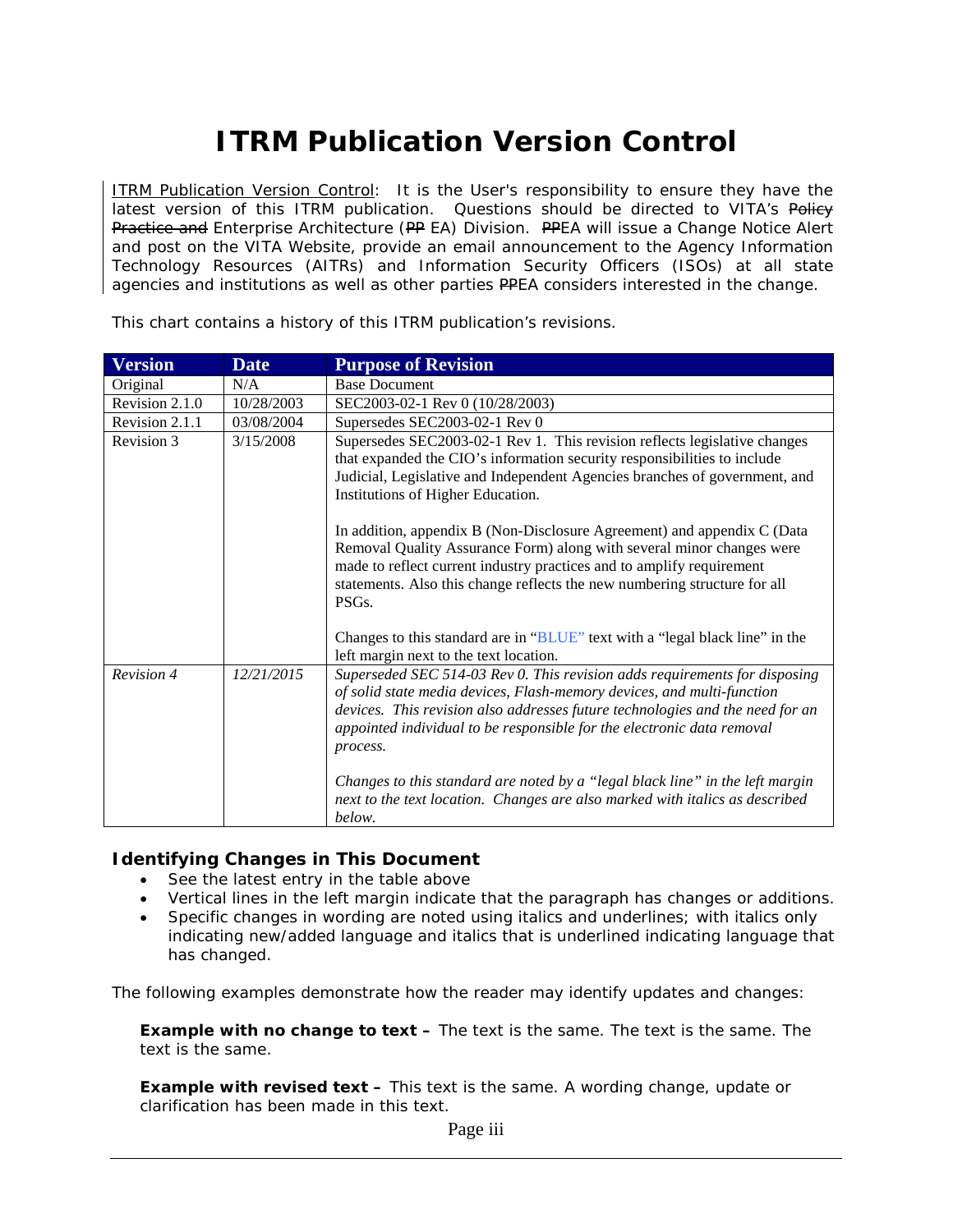*Example of new section – This section of text is new.* 

### **Review Process**

Policy, Practices, and *Enterprise* Architecture (PP EA) Division provided the initial review of this publication.

#### **Online Review**

All Commonwealth agencies, stakeholders, and the public were encouraged to provide their comments through the Online Review and Comment Application (ORCA). All comments were carefully evaluated and individuals that provided comments were notified of the action taken.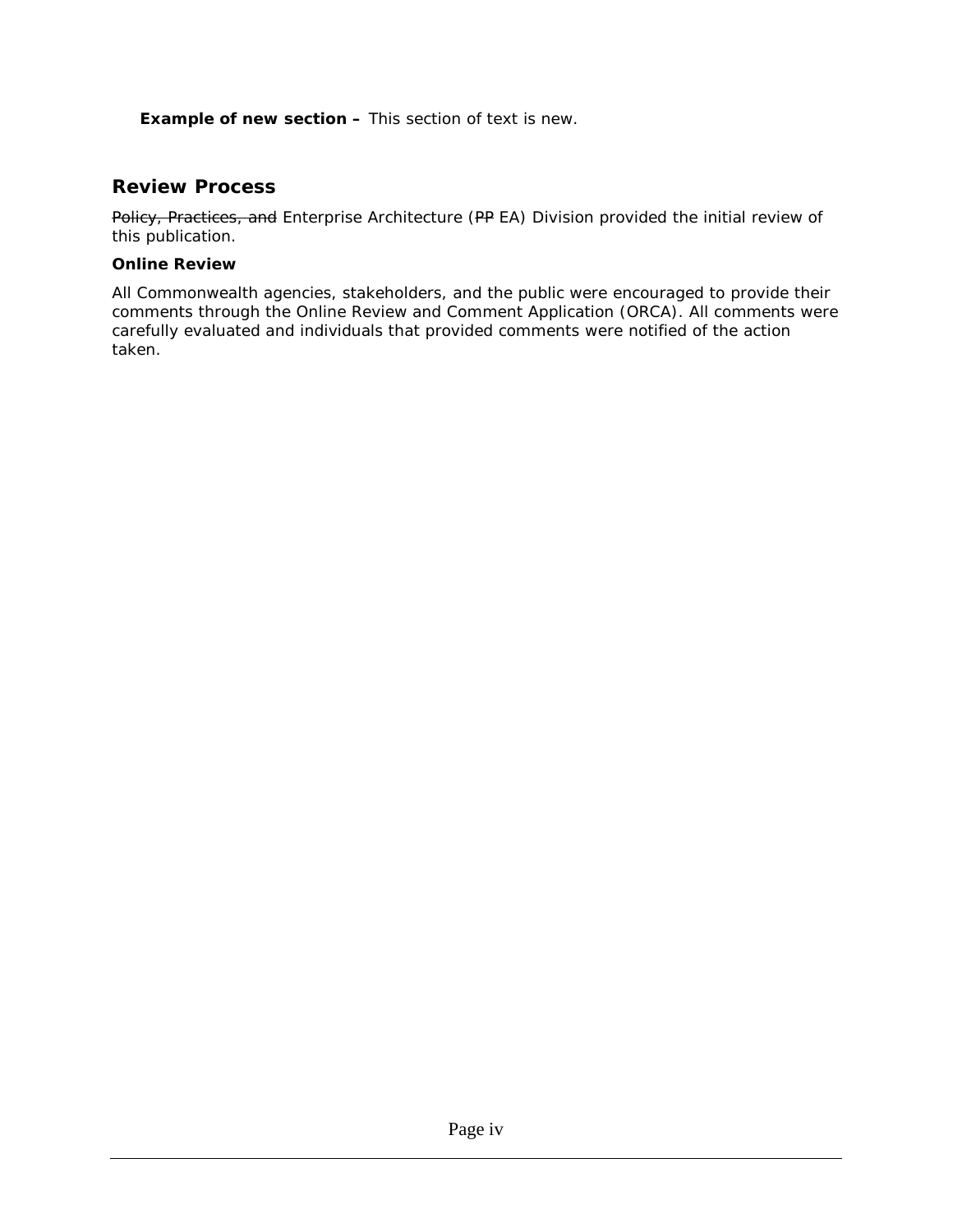#### **PREFACE**

# **Publication Designation**

*COV ITRM Standard SEC514-04*

#### **Subject**

Information Security

#### **Effective Date**

*January 1, 2016*

#### **Compliance Date**

*February 1, 2016*

#### **Supersedes**

*COV ITRM Standard SEC514-03 dated March 15, 2008(revision: 3).*

#### **Scheduled Review**

One (1) year from effective date

#### **Authority**

Code of Virginia, §2.2-2009 (Additional Powers of the CIO relating to security)

#### **Scope**

In general, this *Standard* is applicable to the Commonwealth's executive, legislative, and judicial branches, and independent agencies and institutions of higher education (collectively referred to as "Agency" or "Organization"). This *Standard* is offered only as guidance to local government entities.

#### **Purpose**

To define the minimum requirements for each Agency's information security management program

#### **General Responsibilities**

#### **Secretary of Technology**

Reviews and approves statewide technical and data policies, standards and quidelines for information technology and related systems recommended by the CIO the *commonwealth strategic plan for technology, as developed and recommended by the Chief Information Officer.*

#### **Chief Information Officer of the Commonwealth (CIO)**

Develops and approves recommends to the Secretary of Technology statewide technical and data policies, standards and guidelines for information technology and related systems.

#### **Chief Information Security Officer**

The Chief Information Officer (CIO) has designated the Chief Information Security Officer (CISO) to develop Information Security policies, procedures, and standards to protect the confidentiality, integrity, and availability of the Commonwealth of Virginia's information technology systems and data.

#### **Virginia Information Technologies Agency (VITA)**

At the direction of the CIO, VITA leads efforts that draft, review and update technical and data policies, standards, and guidelines for information technology and related systems. VITA uses requirements in IT technical and data related policies and standards when establishing contracts, reviewing procurement requests, agency IT projects, budget requests and strategic plans, and when developing and managing IT related services.

#### **Information Technology Advisory Council (ITAC)**

Advises the CIO and Secretary of Technology on the development, adoption and update of statewide technical and data policies, standards and guidelines for information technology and related systems.

#### **Executive Branch Agencies**

Provide input and review during the development, adoption and update of statewide technical and data policies, standards and guidelines for information technology and related systems. Comply with the requirements established by COV policies and standards. Apply for exceptions to requirements when necessary.

#### **Judicial and Legislative Branches**

In accordance with the Code of Virginia §2.2-2009: the: *"CIO shall work with representatives of the Chief Justice of the Supreme Court and Joint Rules Committee of the General Assembly to identify their needs."*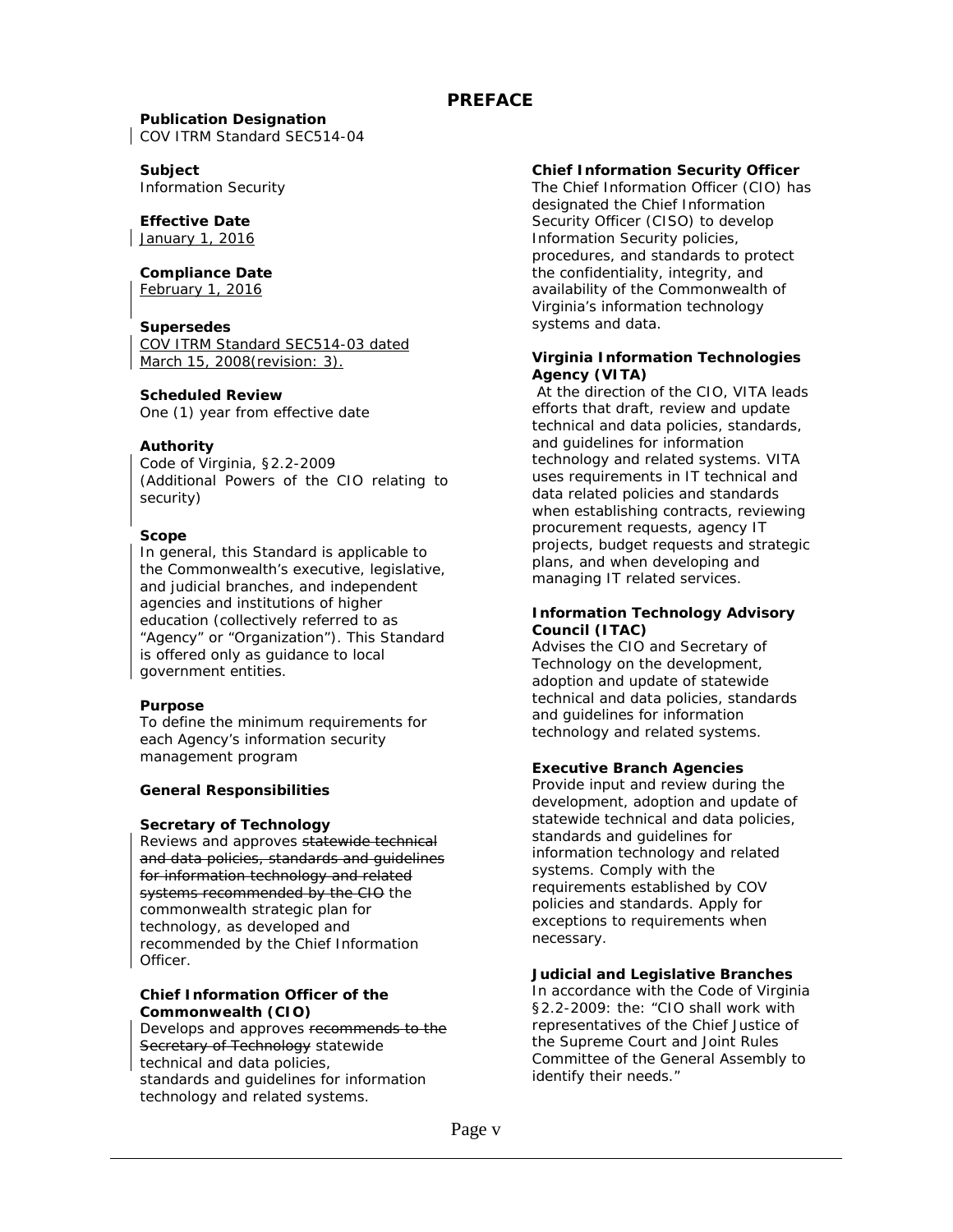#### **Enterprise Solutions** *Relationship Management* **and Governance Directorate**

In accordance with the Code of Virginia § 2.2-2010 the CIO has assigned the Enterprise Solutions *Relationship Management* and Governance Directorate the following duties: *Develop and adopt policies, standards, and guidelines for managing information technology by state agencies and institutions*."

**International Standards** International Organization for Standardization (ISO) and the International Electrotechnical Commission (IEC) ISO/IEC 27000 series.

#### **Definitions**

Definitions are found in the single comprehensive glossary that supports Commonwealth Information Technology Resource Management (ITRM) documents (COV [ITRM](http://www.vita.virginia.gov/uploadedFiles/Library/PSGs/EA_PSG_update_011510/ITRMGlossary_011510.pdf)  [Glossary\)](http://www.vita.virginia.gov/uploadedFiles/Library/PSGs/EA_PSG_update_011510/ITRMGlossary_011510.pdf).

#### **Related ITRM Policy**

Current version of the COV ITRM Policy: Information Security Policy.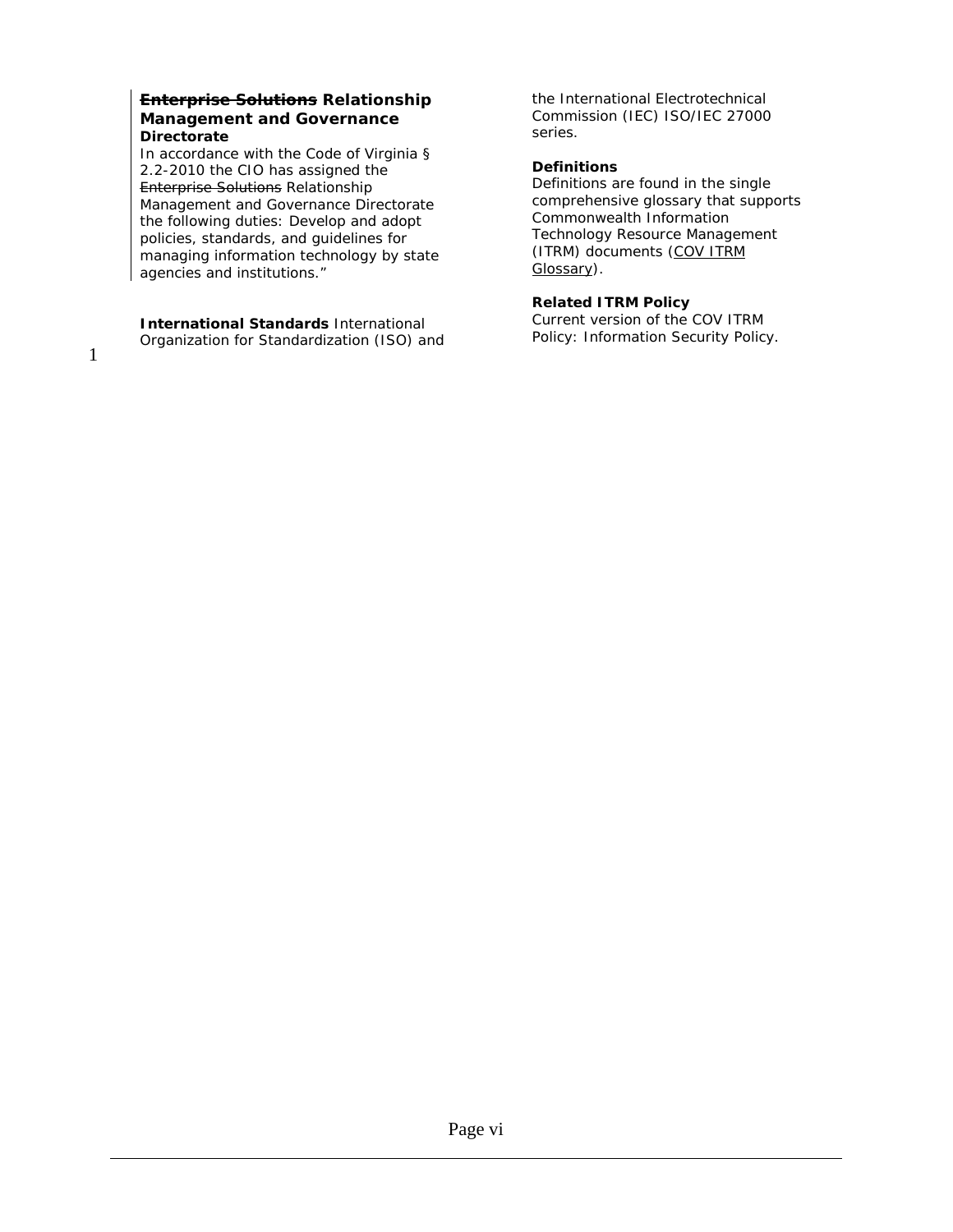# **Table of Contents**

| Statement of ITRM Requirements for the Removal of Commonwealth Data from Electronic         |  |  |
|---------------------------------------------------------------------------------------------|--|--|
|                                                                                             |  |  |
|                                                                                             |  |  |
|                                                                                             |  |  |
|                                                                                             |  |  |
|                                                                                             |  |  |
|                                                                                             |  |  |
|                                                                                             |  |  |
| b) Hard drives that are inoperable and do not allow data to be removed in accordance with   |  |  |
| the requirements in this standard, shall be physically destroyed using a method outlined in |  |  |
|                                                                                             |  |  |
|                                                                                             |  |  |
|                                                                                             |  |  |
| APPENDIX A - METHODS FOR REMOVAL OF COMMONWEALTH DATA  5                                    |  |  |
|                                                                                             |  |  |
|                                                                                             |  |  |
|                                                                                             |  |  |
|                                                                                             |  |  |
|                                                                                             |  |  |
|                                                                                             |  |  |
|                                                                                             |  |  |
|                                                                                             |  |  |
|                                                                                             |  |  |
|                                                                                             |  |  |
|                                                                                             |  |  |
|                                                                                             |  |  |
|                                                                                             |  |  |
| E.2 Acceptable Methods for Open Handset Alliance (OHA) Android Devices:  11                 |  |  |
|                                                                                             |  |  |
|                                                                                             |  |  |
|                                                                                             |  |  |
|                                                                                             |  |  |
|                                                                                             |  |  |
|                                                                                             |  |  |
|                                                                                             |  |  |

 $1\,$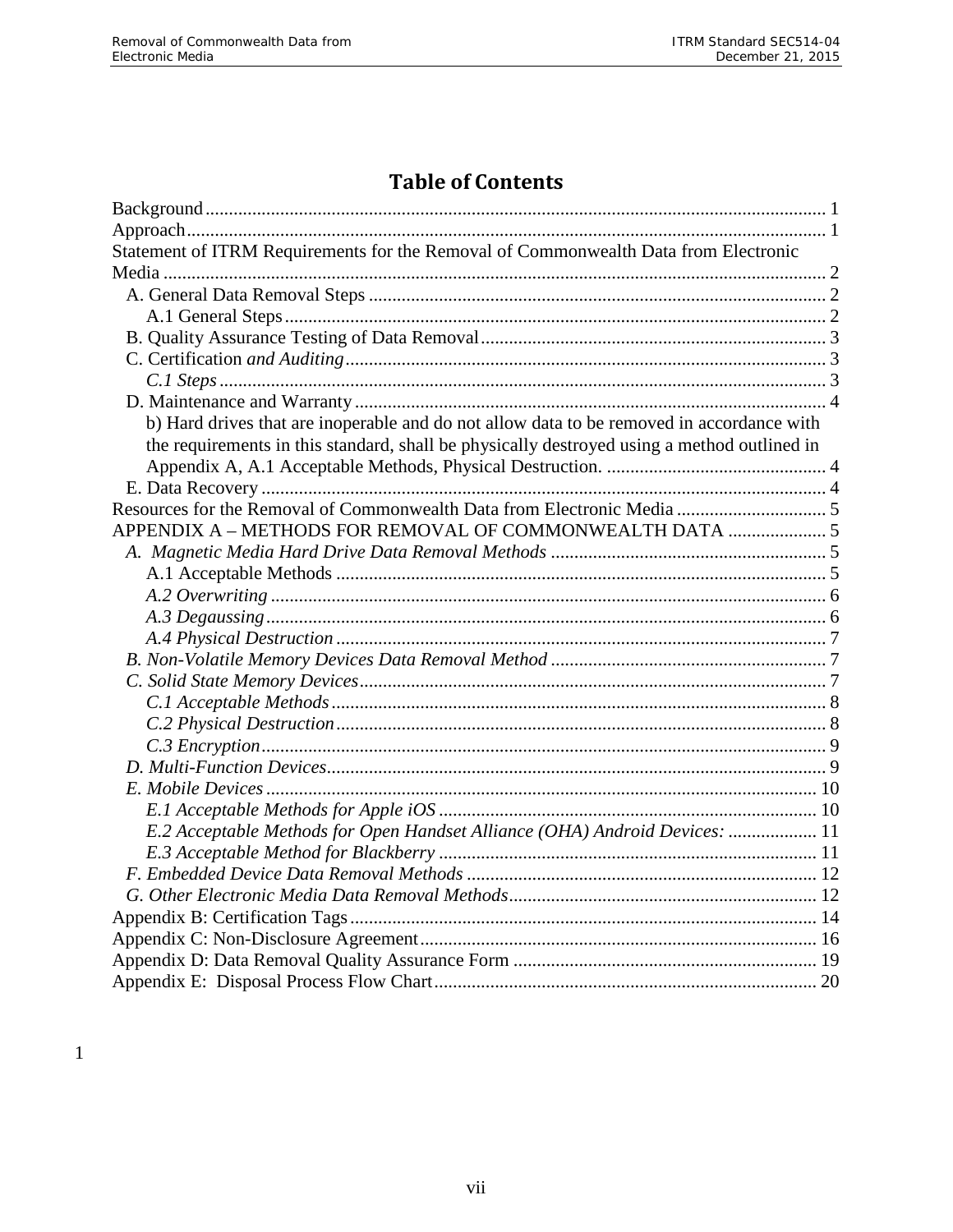# <span id="page-7-0"></span>**Background**

The surplusing, transfer (including reassignment within the agency), trade-in, disposal, or replacement of electronic media can create information security risks for the agency. This standard applies to all electronic media that has memory such as the hard drives of personal computers, servers, mainframes, Personal Digital Assistants (PDAs), routers, firewalls, switches, tapes, diskettes, CDs, DVDs, cell phones, printers, *Multi-Function Devices (MFD),* and Universal Serial Bus (USB) data storage devices.

The risks are related to potential violation of software license agreements, unauthorized disclosure of information such as personally identifiable information, trade secrets, copyrights, and other intellectual property that might be stored on the electronic media. All electronic media containing Commonwealth data, whether stored on Commonwealth assets or that of a service provider, shall have all of that Commonwealth data securely removed from the electronic media as specified by this standard before the electronic media is surplused, transferred, traded-in, otherwise disposed of, or replaced.

Removal of data in the past might have been accomplished by using the FORMAT command or the DOS FDISK command. Ordinarily, using these procedures gave users a sense of confidence that their data had been completely removed. When using the FORMAT command, Windows displays a message such as:

Important: Formatting a disk removes all information from the disk.

The FORMAT utility creates a new FAT or root tables, leaving all previous data on the disk untouched. Moreover, an image of the replaced FAT and ROOT tables are stored, so that the UNFORMAT command can be used to restore them. FDISK merely cleans the PARTITION TABLE (located in the drive's first sector) and does not remove anything else.

In recent years advances in data recovery have been made such that data can be reclaimed in many cases from hard drives that have been wiped or cleared. Free and commercial software exists that use techniques such as Partial Response Maximum Likelihood (PRML), Magnetic Force Microscopy (MFM) and other recovery methods based on patterns in erased bands to recover cleared data.

# <span id="page-7-1"></span>**Approach**

Failure to effectively remove the Commonwealth data could result in a violation of laws and regulations including but not limited to the Gramm-Leach-Bliley Act (GLBA), the Health Insurance Portability and Accountability Act of 1996 (HIPAA), The Family Educational Rights and Privacy Act (FERPA), IRS 1075, etc.

This standard also applies to all electronic media owned or leased by the agency or utilized by a service provider. All electronic storage media shall have all Commonwealth data properly removed prior to surplusing, transfer, trade-in, disposal, or replacement. Data removal procedures shall be properly documented in accordance with the processes outlined below in Appendix A and in accordance with the software manufacturers' guidelines to prevent unauthorized release of information that may be stored on electronic media. *If an electronic storage technology is not specifically addressed in this standard, the agency is required to*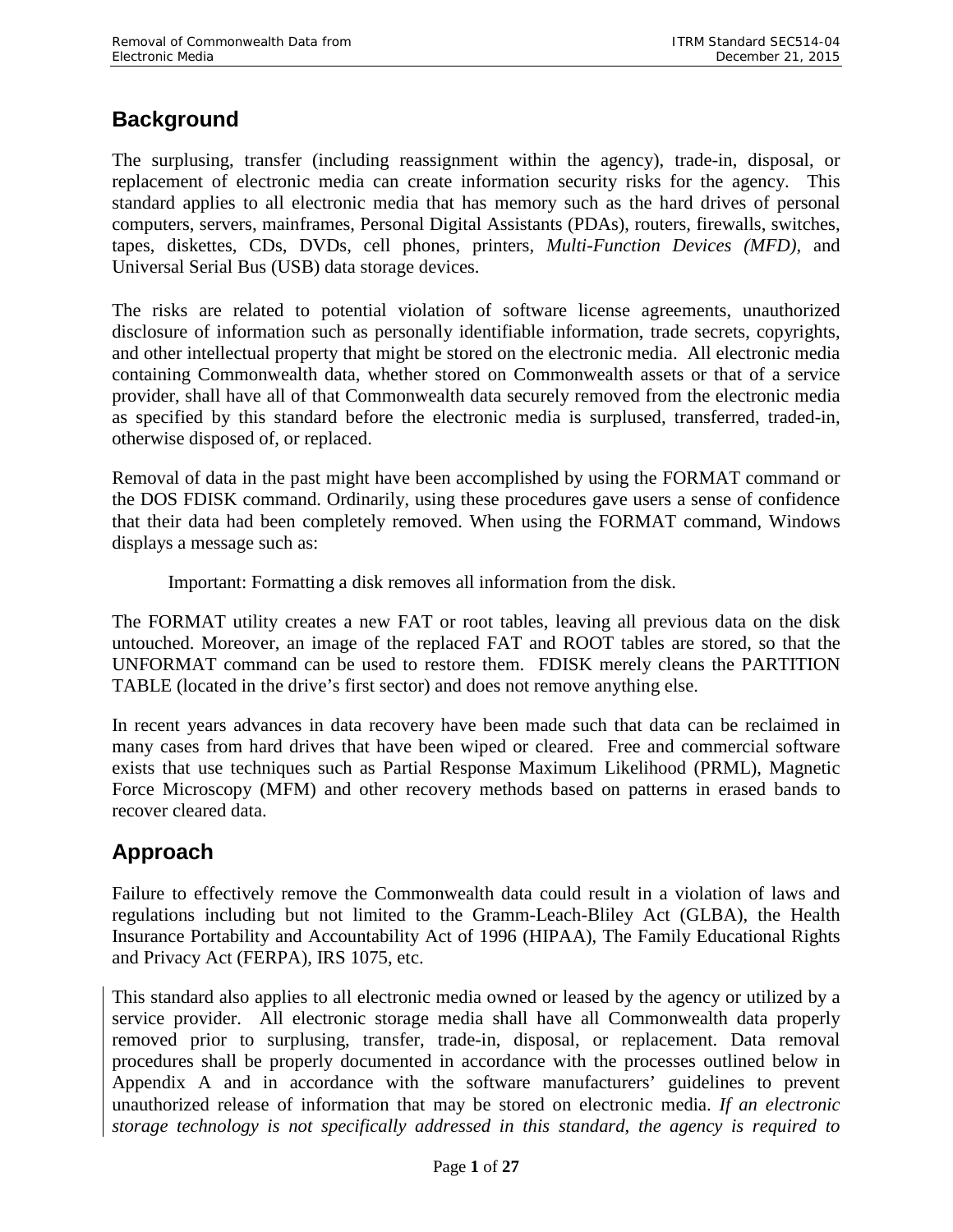*contact the Chief Information Security Officer for the Commonwealth of Virginia to determine the appropriate procedure for the removal of data from the storage device as well as explicit authorization to proceed.*

# <span id="page-8-0"></span>**Statement of ITRM Requirements for the Removal of Commonwealth Data from Electronic Media**

### <span id="page-8-1"></span>**A. General Data Removal Steps**

The following steps shall be followed by all agencies and their service providers as well as their remote offices when electronic media is surplused, transferred, traded-in, disposed of, or replaced. The following standards also apply to contractor-supplied electronic media. Please see Appendix A for specific removal methodologies.

#### <span id="page-8-2"></span>**A.1 General Steps**

a) Before electronic media is surplused, transferred (includes reassignment within the agency), traded-in, disposed of, or replaced, all data must be completely erased or otherwise made unreadable in accordance with this standard; however, only after the data has been reviewed and processed for retention in accordance with the agency's records retention policy.

b) All program and data files on any electronic media must be completely erased or otherwise made unreadable in accordance with this standard unless there is specific intent to transfer the particular software or data to the purchaser/recipient.

c) Electronic media shall be securely erased at the earliest time after being taken out of use but not later than 60 days.

d) Whenever licensed software is resident on any electronic media being surplused, transferred, traded-in, disposed of, or replaced, the terms of the license agreement shall be followed.

e) The effectiveness of the data removal process shall be tested by a quality assurance function independent of the organizational unit performing the data removal.

f) After the removal of Commonwealth data from the electronic media is complete, the process shall be certified, as specified below, and a record maintained as specified by the agency's records retention schedule.

*g) The certification process must be completed by an agency authorized official. As such, the agency head or designee must appoint an individual to be responsible for the electronic data removal process.*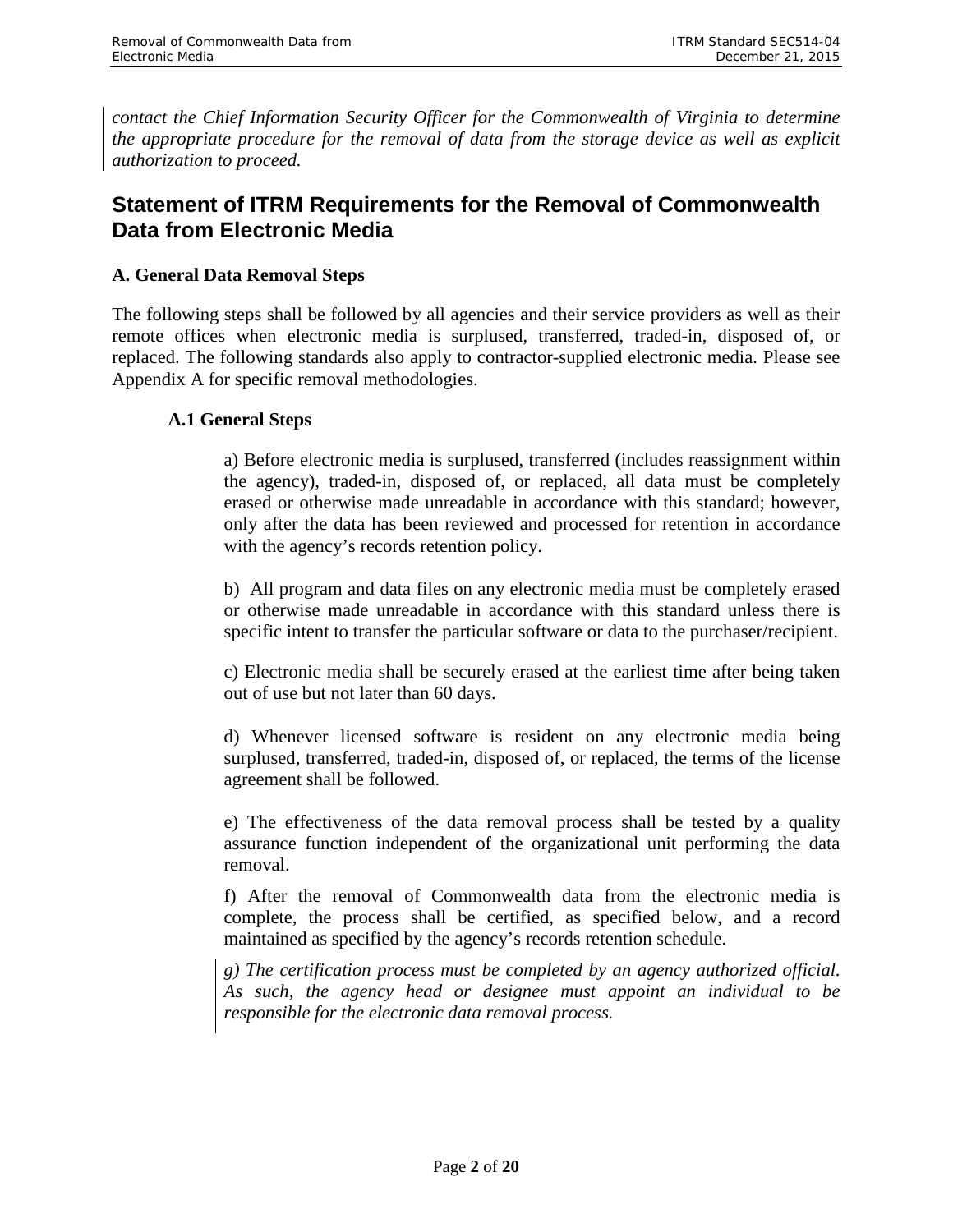### <span id="page-9-0"></span>**B. Quality Assurance Testing of Data Removal**

The effectiveness of the data removal process shall be tested by a quality assurance function independent of the organizational unit performing the data removal. The quality assurance tester shall test for effective data removal for electronic media once the data has been removed or otherwise made unreadable.

If more than one device has had the data removed, a sample of each device type can be tested as opposed to testing every device. Individual samples should be taken for each type of electronic media (i.e., hard drives of personal computers, Personal Digital Assistants (PDAs), routers, firewalls, switches, tapes, diskettes, CDs, DVDs, cell phones, printers, and Universal Serial Bus (USB) data storage devices). The sample size for each device type should be commensurate with the sensitivity and risk of the type of data stored but must be at least 10% of the total number of devices for each type of electronic media.

The testing must be documented including date, tester(s), total number of devices in the lot, number tested, method of testing and the result **(see: Appendix C)**. Testing must be performed within one week of the data removal. Test methods may include physical observation if the data removal method was physical destruction or attempting to boot up and read data if the method was overwriting. If testing of a sample reveals a failure in data removal the agency's ISO must be notified and all devices in that lot must be tested.

#### <span id="page-9-1"></span>**C. Certification** *and Auditing*

The data remover must document the data removal including certifying that the data has been effectively removed.

#### <span id="page-9-2"></span>*C.1 Steps*

a) Prior to the physical disposition of the electronic media (surplusing, transfer to include reassignment within the agency, trade-in, disposal, or replacement), the following information regarding the data removal process shall be documented on a form:

- 1. The type of equipment/media from which Commonwealth data is being removed.
- 2. The date of the data removal.
- 3. The method(s) used to expunge the data from the storage media.
- 4. The name of the person removing the Commonwealth data.
- 5. The name and signature of the person's supervisor.

b) The Data Removal Quality Assurance Form (see: Appendix C) and a Certification Tag (see: Appendix A) shall be completed and signed by the person responsible for the removal of Commonwealth data. The completed form shall be maintained in a secure location and available for audit. The completed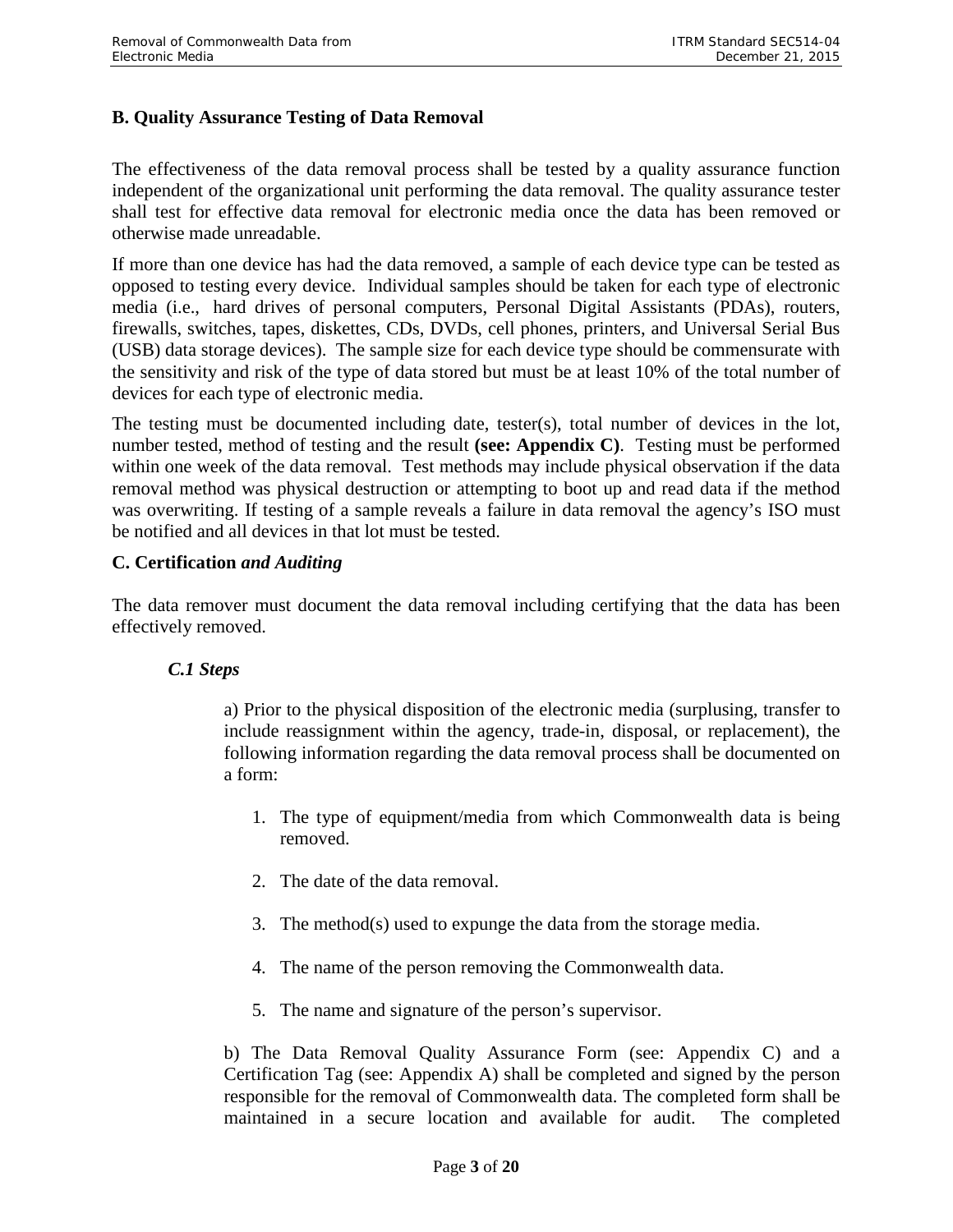Certification Tag shall be affixed to the electronic media storing the data. For devices such as those with hard drive(s), firewalls, and PDAs, a certification tag shall be affixed to each device. For mobile media such as CDs, tapes, etc., one certification may be completed for each physically aggregated lot by affixing the certification tag to the box or shrink-wrapped pallet. Lots must be aggregated when there is more than one person per function per lot (i.e., more than one data remover, or more than one quality assurance tester, etc.).

#### <span id="page-10-0"></span>**D. Maintenance and Warranty**

It is necessary to protect data on computer hard drives that malfunction and require maintenance or replacement under warranty. Each agency or its service provider shall make considerations in new or renewed contracts that address the protection of COV data on hard drives for warranty or maintenance purposes. Following are standards when maintenance or warranty is necessary:

> a) If the hard drive malfunctions and data can be removed in accordance with the requirements in this standard, the drive may be returned to the supplier for replacement under warranty or maintenance.

> b) Hard drives that are inoperable and do not allow data to be removed in accordance with the requirements in this standard, shall be physically destroyed using a method outlined in Appendix A**,** A.1 Acceptable Methods, Physical Destruction.

#### <span id="page-10-2"></span><span id="page-10-1"></span>**E. Data Recovery**

In the event data stored on a damaged, failed, corrupted or inaccessible primary storage media cannot be accessed normally and must be salvaged, data recovery methods must be employed. If recovery of data contained on an electronic storage media is required, the agency must provide adequate controls commensurate with the sensitivity of the data contained on the storage media as follows:

- a) If a third party is used to recover the data, the agency must ensure that the third party adheres to the requirements for data protection as outlined in the COV ITRM IT Security Policy and Standard.
- b) The agency shall require a non-disclosure agreement (see: Appendix B) and/or confidentiality agreement in order to strictly enforce the privacy of the data.
- c) If the media must be removed from the agency premises and sent offsite for recovery, the agency must ensure and the vendor must agree to provide a secure facility and safeguarding capabilities such as background checks, etc., to address handling and processing requirements of sensitive information and that the vendor agrees to notify the agency immediately if an unauthorized party is believed to have gained access to the Commonwealth data on the media.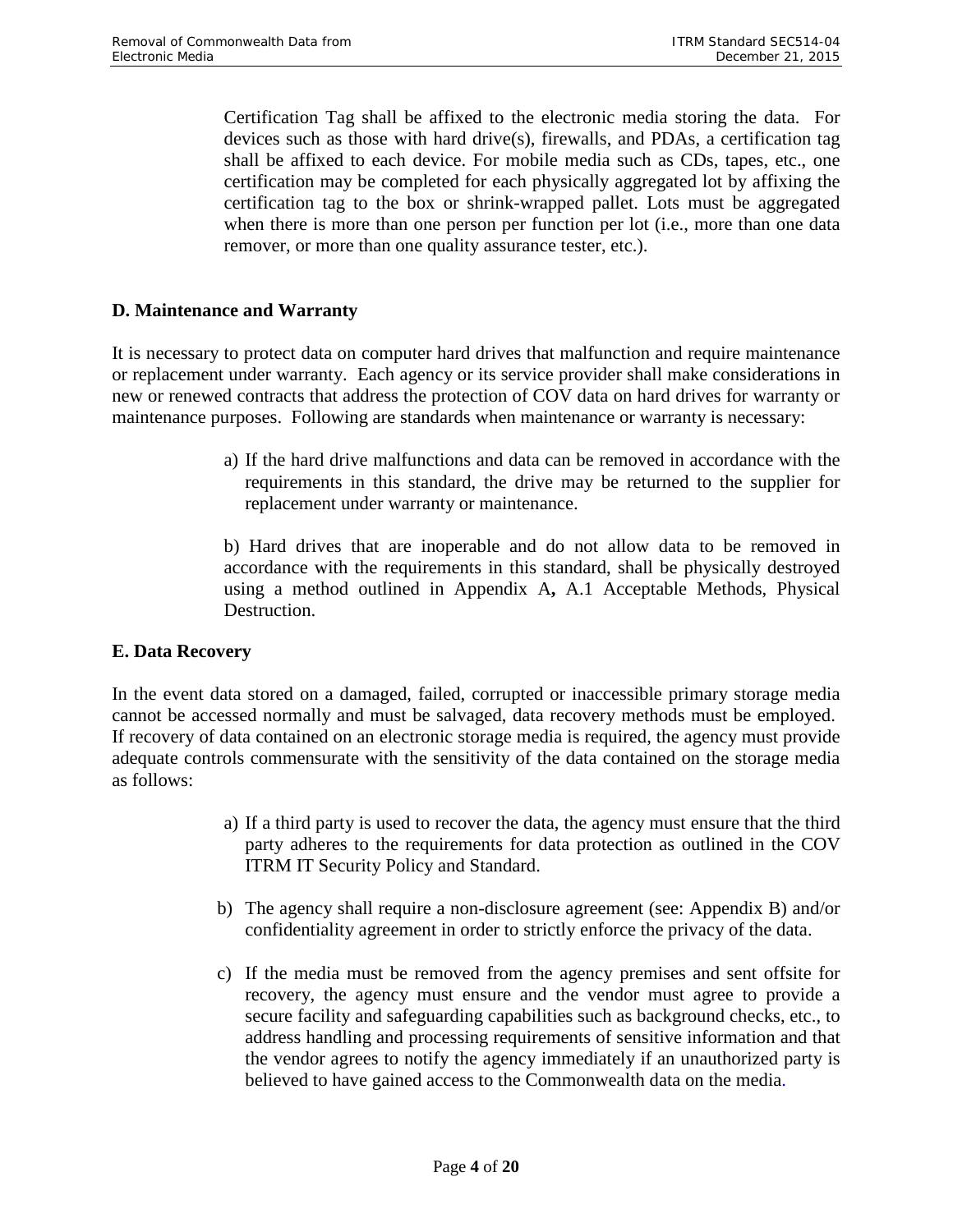# <span id="page-11-0"></span>**Resources for the Removal of Commonwealth Data from Electronic Media**

VITA will maintain on its website a list of resources that according to the manufacturers' claims (which the agencies are cautioned to verify), appear to meet this Standard for the removal of data from electronic media. The list of recommended software may be viewed at the following URL: <http://www.vita.virginia.gov/library/default.aspx?id=5046>

# <span id="page-11-1"></span>**APPENDIX A – METHODS FOR REMOVAL OF COMMONWEALTH DATA**

### <span id="page-11-2"></span>*A. Magnetic Media Hard Drive Data Removal Methods*

The following section outlines the acceptable methods to remove data from hard drives. Removal of Commonwealth data shall be performed on hard drives to ensure that information is removed from the hard drive in a manner that the data cannot be recovered. Before the removal process begins, the computer shall be disconnected from any production network to prevent accidental damage to the network operating system or other files on the network. For media going to surplus all identifying tags such as asset inventory tags or licensing information must be completed as outlined in Appendix B.

#### **A.1 Acceptable Methods**

<span id="page-11-3"></span>There are three acceptable methods to be used for the hard drives:

- Overwriting Overwriting is an approved method for removal. Overwriting of data means replacing previously stored data on a drive or disk with a predetermined pattern of meaningless information. This effectively renders the data unrecoverable, but the process shall be correctly understood and carefully implemented.
- Degaussing Degaussing is a process whereby the magnetic media are erased, (i.e., returned to a zero state). Degaussing (demagnetizing) reduces the magnetic flux to virtual zero by applying a reverse magnetizing field. Properly applied, degaussing renders any previously stored data on magnetic media unreadable.
- Physical Destruction Hard drives should be physically destroyed when they are defective or cannot be economically repaired or when Commonwealth data cannot be removed. Physical destruction shall be accomplished to an extent that precludes any possible restoration of the data.

The method used for removal of Commonwealth data, depends upon the operability of the hard drive: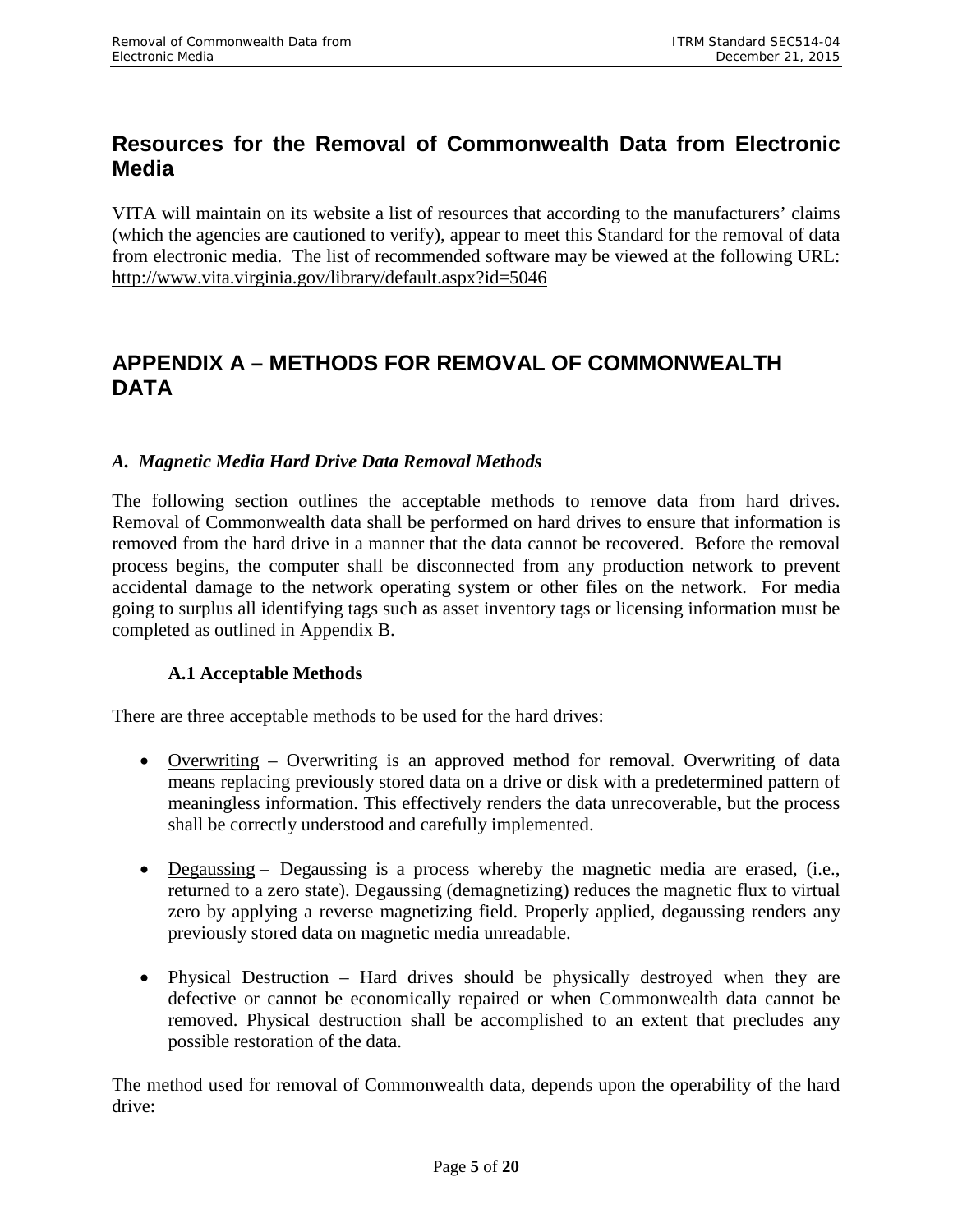- Operable hard drives that will be reused shall be overwritten prior to disposition. If the operable hard drive is to be removed from service completely and has no value for surplus, it shall be physically destroyed or degaussed.
- If the hard drive is inoperable or has reached the end of its useful life, it shall be physically destroyed or degaussed.

Clearing data (deleting files) removes information from electronic media in a manner that renders it unreadable unless special utility software or techniques are used to recover the cleared data. However, because the clearing process does not prevent data from being recovered by technical means, it is *NOT* an acceptable method of removing Commonwealth data from agency or service provider hard disk storage media.

## *A.2 Overwriting*

<span id="page-12-0"></span>Overwriting is an approved method for the removal of Commonwealth data from *magnetic media* hard disk drives. Overwriting of data means replacing previously stored data on a drive or disk with a predetermined pattern of meaningless information. This effectively renders the data unrecoverable. The overwriting process including the software products and applications used for the overwriting process shall include the following steps:

> a) The data shall be properly overwritten with pseudo random data by means of, at a minimum, one pass of the entire device for a 15 gigabyte or greater drive. A minimum of three passes of pseudo random data must be applied to drives smaller than 15 gigabytes in size.

> b) The software shall have the capability to overwrite the entire hard disk drive, independent of any BIOS or firmware capacity limitation that the system may have, making it impossible to recover any intelligible data.

> c) The software shall have the capability to overwrite using a minimum of one pass or three passes of pseudo random data on all sectors, blocks, tracks, and any unused disk space on the entire disk medium.

> d) The software or supporting software shall have a method to verify that all data has been removed. Verification must be performed to verify that each drive overwritten is, in fact, clean of any intelligible or prior data. This verification can be either as a separate process or included as part of the software used for overwriting.

> e) Sectors not overwritten shall be identified and if they cannot be removed overwriting is not acceptable and another method must be employed.

## *A.3 Degaussing*

<span id="page-12-1"></span>Degaussing is a process whereby the magnetic media is erased. *Magnetic media* hard drives seldom can be used after degaussing. The degaussing method will only be used for hard drives when the drive is inoperable and will not be used for further service.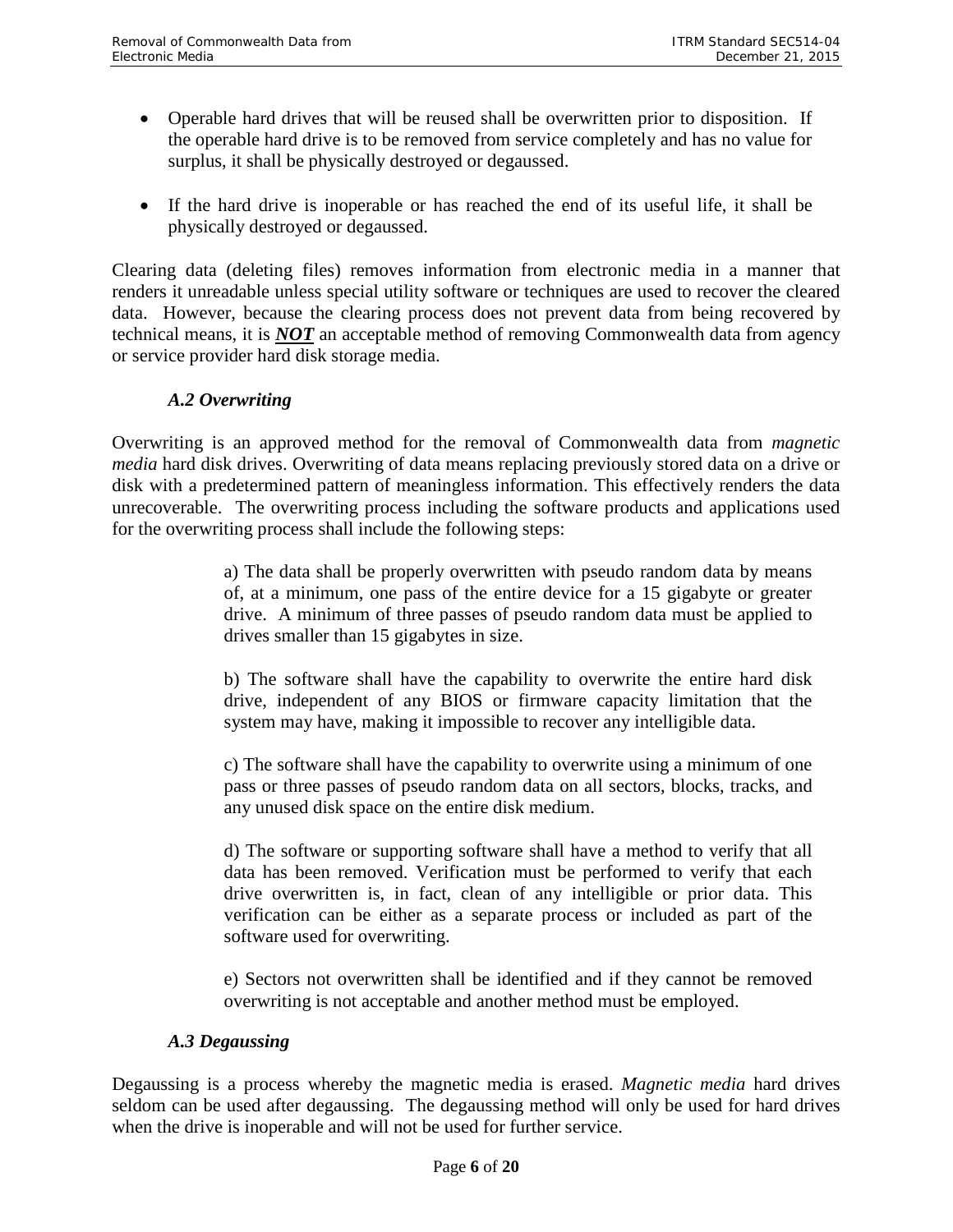Please note that extreme care should be used when using *degaussing equipment* since this equipment can cause damage to nearby telephones, monitors, and other *non-shielded* electronic equipment. Also, the use of *degaussing equipment* does not guarantee that all data on the hard drive will be destroyed. Degaussing efforts *must* be audited periodically to detect equipment or procedure failures. The following steps shall be followed when hard drives are degaussed:

> a) Follow the product manufacturer's directions carefully. It is essential to determine the appropriate rate of coercivity for degaussing.

> b) Shielding materials (cabinets, mounting brackets), which may interfere with the degaussing equipment magnetic field, shall be removed from the magnetic media hard drive before degaussing.

> c) *Magnetic media hard* disk platters shall be *degaussed in accordance* with the manufacturer's specifications.

## *A.4 Physical Destruction*

<span id="page-13-0"></span>*Magnetic media hard* drives shall be destroyed when they are defective or cannot be repaired or Commonwealth data cannot be removed for reuse.

> a) Physical destruction shall be accomplished to an extent that precludes any possible restoration of the data. This can be attained by removing the *magnetic media* hard drive from the cabinet and removing any steel shielding materials and/or mounting brackets and cutting the electrical connection to the hard drive unit. The *magnetic media* hard drive should then be subjected to physical force (pounding with a sledge hammer) or extreme temperatures (incineration) that will disfigure, bend, mangle or otherwise mutilate the hard drive so it cannot be reinserted into a functioning computer.

> b) Multiple holes drilled into the *magnetic media* hard disk platters is an optional method of destruction that will preclude use of the hard drive and provide reasonable protection of data written on the drive.

## <span id="page-13-1"></span>*B. Non-Volatile Memory Devices Data Removal Method*

Electronic devices that hold data or configurations in non-volatile memory shall have all Commonwealth data removed by either the removal of the battery or electricity supporting the non-volatile memory or by other method recommended by the manufacturer for devices. This is to include all computer equipment that has memory such as personal computers, PDAs, routers, firewalls and switches.

## <span id="page-13-2"></span>*C. Solid State Memory Devices*

*Traditional hard drives use magnetic media storage platters to record data so overwriting memory locations to remove data is a well-known and simple action. Solid State Device (SSD) technology uses a form of flash memory, and as such, overwriting or modifying the individual*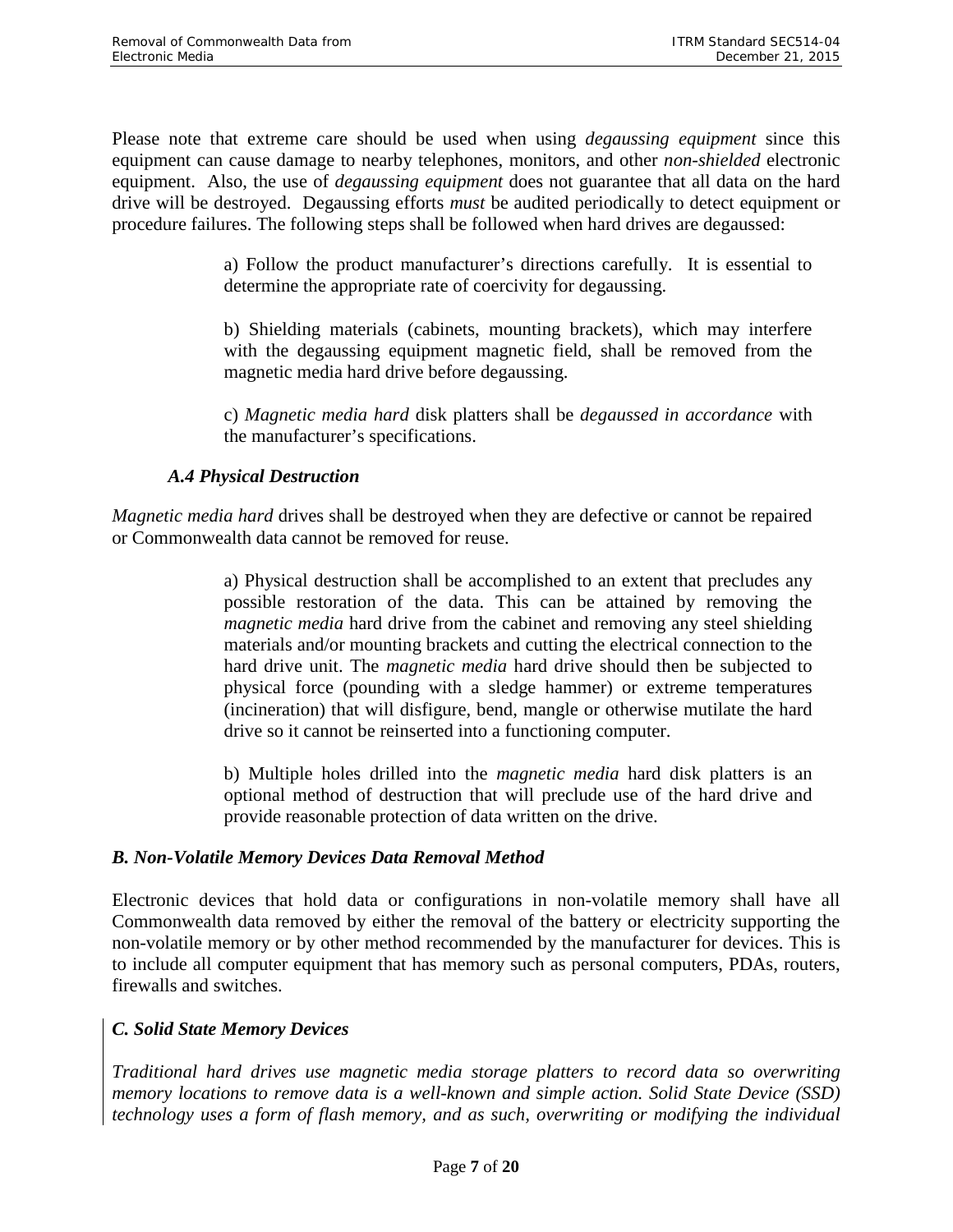*storage locations is not practicably possible. Each memory location on the SSD must be erased prior to overwriting with new data.* 

*The following section outlines the acceptable methods to remove data from SSDs. Removal of Commonwealth data shall be performed on SSDs to ensure that information is removed from the SSD in a manner that the data cannot be recovered. Before the removal process begins, the computer shall be disconnected from any production network to prevent accidental damage to the network operating system or other files on the network. For media going to surplus all identifying tags such as asset inventory tags or licensing information must be completed as outlined in Appendix B.* 

# *C.1 Acceptable Methods*

<span id="page-14-0"></span>*There are two acceptable methods to be used for the SSDs:* 

*• Physical Destruction – SSDs should be physically destroyed when they are defective or cannot be economically repaired or when Commonwealth data cannot be removed. Physical destruction shall be accomplished to an extent that precludes any possible restoration of the data.*

*• Encryption of data with temporary key (key not to be stored or recoverable) – Encryption with a temporary key is an approved method for removal. Encryption of data means replacing previously stored plain text data on the SSD with the cypher text resulting from the encryption process. All data on the SSD must be encrypted using volume or full disk encryption. Encryption of individual files is not recommended. This method effectively renders the data unrecoverable so long as the key is not recoverable once the encryption process is complete. The use of encryption shall be correctly understood and carefully implemented.* 

*The method used for removal of Commonwealth data, depends upon the operability of the SSD:* 

*• Operable SSDs that will be reused shall be encrypted with a temporary key (key not stored or recoverable) prior to disposition. If the operable SSD is to be removed from service completely and has no value for surplus, it shall be physically destroyed or degaussed.*

*• If the SSD is inoperable or has reached the end of its useful life, it shall be physically destroyed.*

*Clearing data (deleting files) removes information from electronic media in a manner that renders it unreadable unless special utility software or techniques are used to recover the cleared data. However, because the clearing process does not prevent data from being recovered by technical means, it is NOT an acceptable method of removing Commonwealth data from agency or service provider SSDs.*

# *C.2 Physical Destruction*

<span id="page-14-1"></span>*SSDs shall be destroyed when they are defective or Commonwealth data cannot be removed for reuse.*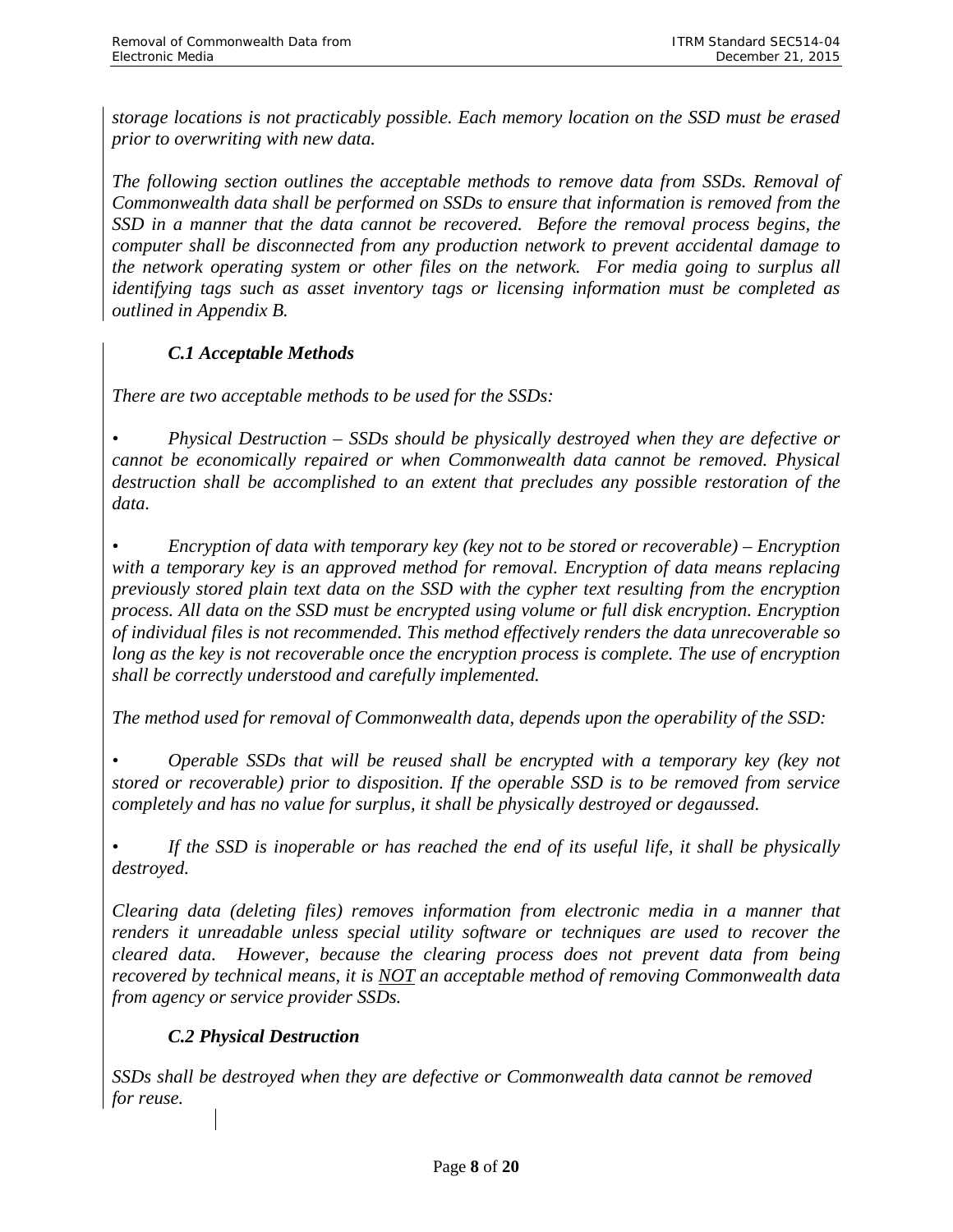*a) Physical destruction shall be accomplished to an extent that precludes any possible restoration of the data. This can be attained by removing the SSD Flash memory chips from the protective enclosure. The SSD FLASH memory chips must then be subjected to physical force (pounding with a hammer or processed in a shredder) or extreme temperatures (incineration) that will disfigure, bend, mangle or otherwise mutilate the SSD FLASH memory chips so it cannot be reinserted into a functioning computer.* 

*b) Multiple holes drilled into the SSD enclosure containing the SSD FLASH memory chips is an optional method of destruction that will preclude use of the SSD and provide reasonable protection of data written on the drive.*

# *C.3 Encryption*

<span id="page-15-0"></span>*Encryption with a temporary key is an approved method for removal. Encryption of data means replacing previously stored plain text data on the SSD with the cypher text resulting from the encryption process. All data on the SSD must be encrypted using volume or full disk encryption. Encryption of individual files is not recommended. This method effectively renders the data unrecoverable so long as the key is NOT recoverable once the encryption process is complete. The use of encryption shall be correctly understood and carefully implemented. The encryption process including the software products and applications used for the encryption process shall include the following steps:*

> *a) The data shall be properly encrypted with a random key of at least 128-bits in length. The key must not be stored on the device to be encrypted and must not be retained once the encryption process has completed.*

> *b) The encryption software must conform to the Federal Information Processing Standard (FIPS) Publication 140-2 Standard (excluding Electronic Code Book mechanism for the encryption process) for the generation of cypher text and must not contain any known software vulnerabilities.*

> *c) The software or supporting software shall have a method to verify that all data has been encrypted. Verification must be performed to verify that each drive encrypted is, in fact, devoid of any plain text data. This verification can be either as a separate process or included as part of the software used for encryption.*

# <span id="page-15-1"></span>*D. Multi-Function Devices*

*A Multi-function device (MFD) performs a number of input and output document functions including print, scan, copy, email and fax. MFDs store many types of sensitive data on an internal storage device including configuration settings for the operation of the device, configuration settings for the network administrative interface, and previously processed data. This storage device could be a traditional magnetic hard drive, a SSD, a Flash-based chip array, or a hybrid combination of devices. The information stored on the internal storage device could create a risk to an organization if exposed. Before disposing of a MFD, care should be taken to*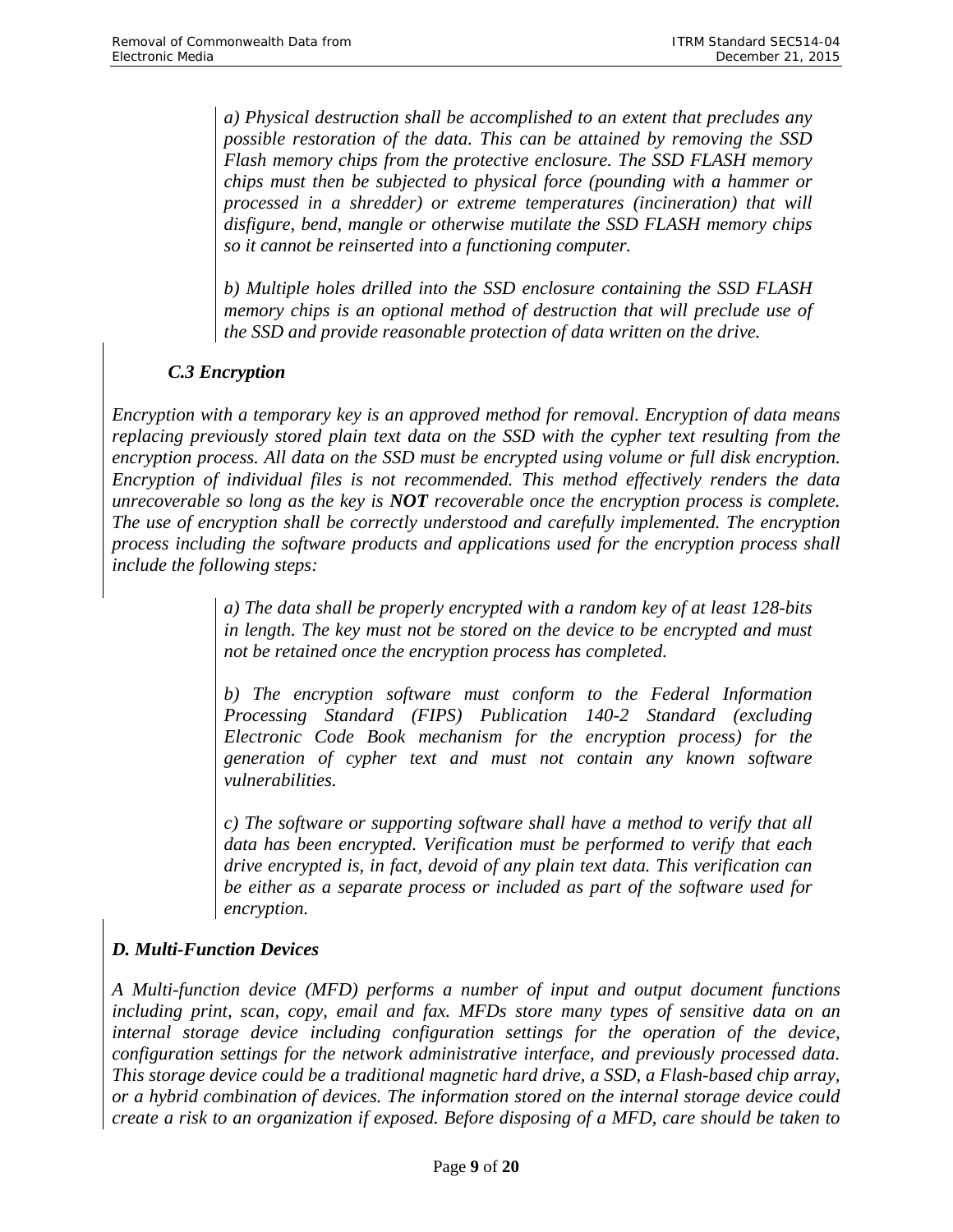*ensure that organizational information has been completely removed. The removal process for data contained within a multi-function device should follow the acceptable removal methods for the type of physical storage device as defined within this standard. Before the removal process begins, the MFD shall be disconnected from any production network to prevent accidental damage to the network operating system or other files on the network. For media going to surplus all identifying tags such as asset inventory tags or licensing information must be completed as outlined in Appendix B.* 

# <span id="page-16-0"></span>*E. Mobile Devices*

*Mobile Devices are defined as devices that are highly portable, utilize Flash-based storage technology, and are not traditionally serviceable by the end-user. Examples of mobile devices include cell phones, PDAs, smartphones, tablets, smart watches, and electronic pens. Mobile devices can contain both internal and external Flash-based storage media. Failure to properly sanitize all storage media could create a risk to an organization if exposed. Before disposing of a mobile device, care should be taken to ensure that organizational information has been completely removed. The removal process for data contained within a mobile device that is to be disposed or provided to another entity/organization should follow the acceptable removal methods for the type of physical storage device as defined within this standard.* 

*The following section provides additional information on the acceptable methods to remove data from mobile devices if the device is to be reused/reissued within the same agency. Removal of Commonwealth data shall be performed on mobile devices to ensure that information is removed from the mobile device in a manner that the data cannot be recovered. For media going to surplus all identifying tags such as asset inventory tags or licensing information must be completed as outlined in Appendix B.* 

## *E.1 Acceptable Methods for Apple iOS*

<span id="page-16-1"></span>*The acceptable method of information removal for an Apple iOS device that will be repurposed within an agency is:* 

*Clear/ Purge:*

*The data on the device should be purged without physically destroying the Flash-memory chips. To perform the data purge:*

• *Select the full sanitize option (typically in the 'Settings > General > Reset > Erase All Content and Settings' menu).* 

*Once the Clear/Purge operation is complete, manually inspect the areas of the device such as the browser history, files, photos, and contacts to verify that no organizational information has been retained on the device. Refer to the manufacturer's support website and published documentation for additional information on the proper sanitization procedure, and for details about implementation differences between device versions and OS versions*

*The acceptable method of information removal for an Apple iOS device that will be surplused or provided to another agency is:*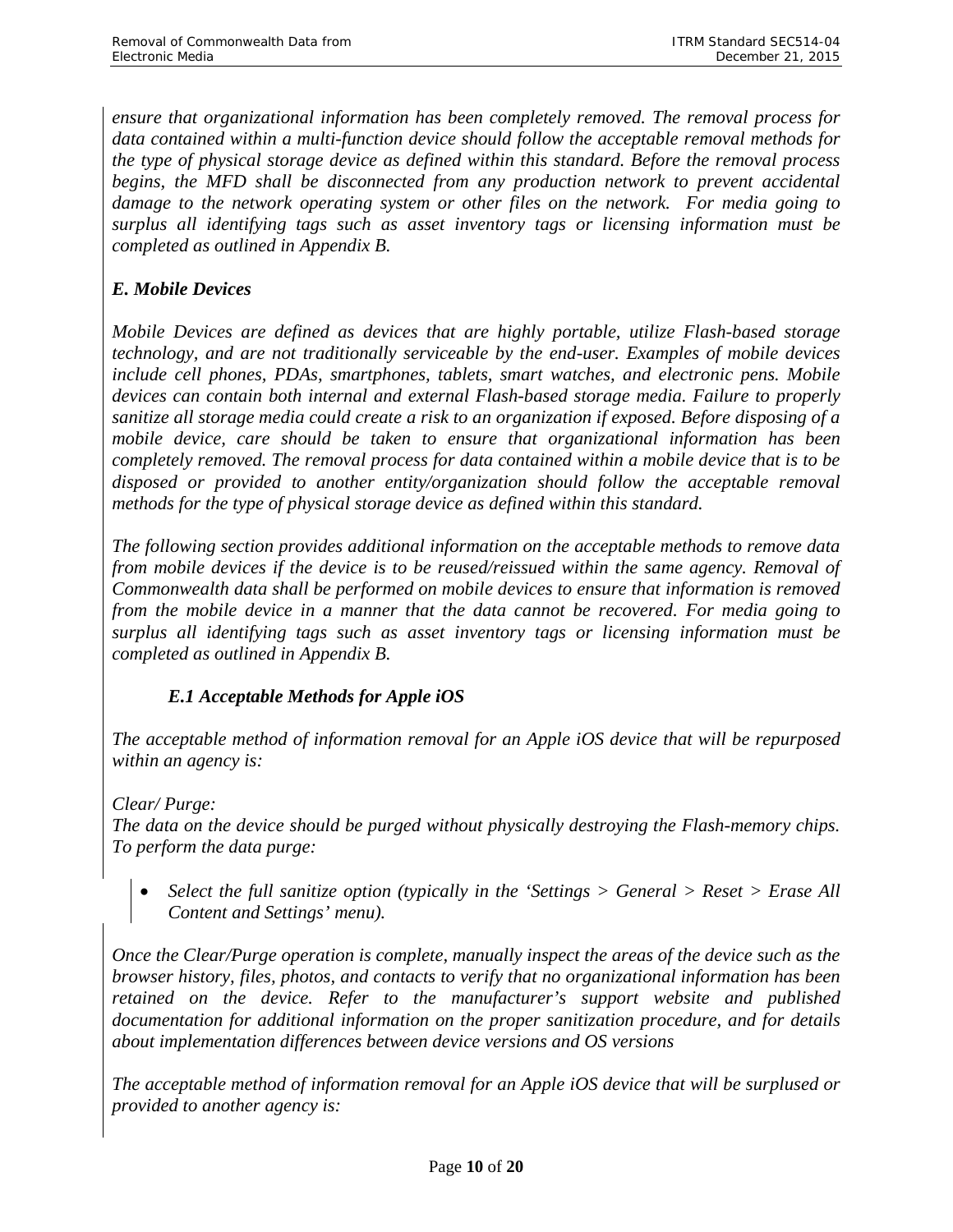## *Destroy:*

*The data on the device should be removed by physically destroying the Flash-memory chips. The optimal methods to physically destroy the Flash-memory chips are to shred, disintegrate, pulverize, or incinerate. If the incinerate option is chosen the actions must be performed in a licensed incinerator.*

## *E.2 Acceptable Methods for Open Handset Alliance (OHA) Android Devices:*

<span id="page-17-0"></span>*The acceptable method of information removal for an OHA Android device that will be repurposed within an agency is:* 

# *Clear/ Purge:*

*The data on the device should be purged without physically destroying the Flash-memory chips. To perform the data purge:*

• *Select the full sanitize option (typically in the 'Menu > Settings > [Privacy OR SD and Phone Storage]> Factory data reset' menu).*

*Once the Clear/Purge operation is complete, manually inspect the areas of the device such as the browser history, files, photos, and contacts to verify that no organizational information has been retained on the device. Refer to the manufacturer's support website and published documentation for additional information on the proper sanitization procedure, and for details about implementation differences between device versions and OS versions. Please note that device vendors or service providers may modify android configuration settings and operational capabilities. Therefore no assumptions should be made about the level of assurance provided by performing a factory data reset.* 

*The acceptable method of information removal for an OHA Android device that will be surplused or provided to another agency is:*

## *Destroy:*

*The data on the device should be removed by physically destroying the Flash-memory chips. The optimal methods to physically destroy the Flash-memory chips are to shred, disintegrate, pulverize, or incinerate. If the incinerate option is chosen the actions must be performed in a licensed incinerator.*

## *E.3 Acceptable Method for Blackberry*

<span id="page-17-1"></span>*The acceptable method of information removal for a Blackberry device that will be repurposed within an agency is:* 

## *Clear/ Purge:*

*The data on the device should be purged without physically destroying the Flash-memory chips. To perform the data purge:*

• *Select the full sanitize option (typically in either the 'Options > Security Options > General Settings > [menu button] > Wipe Handheld' OR in 'Options > Security Options*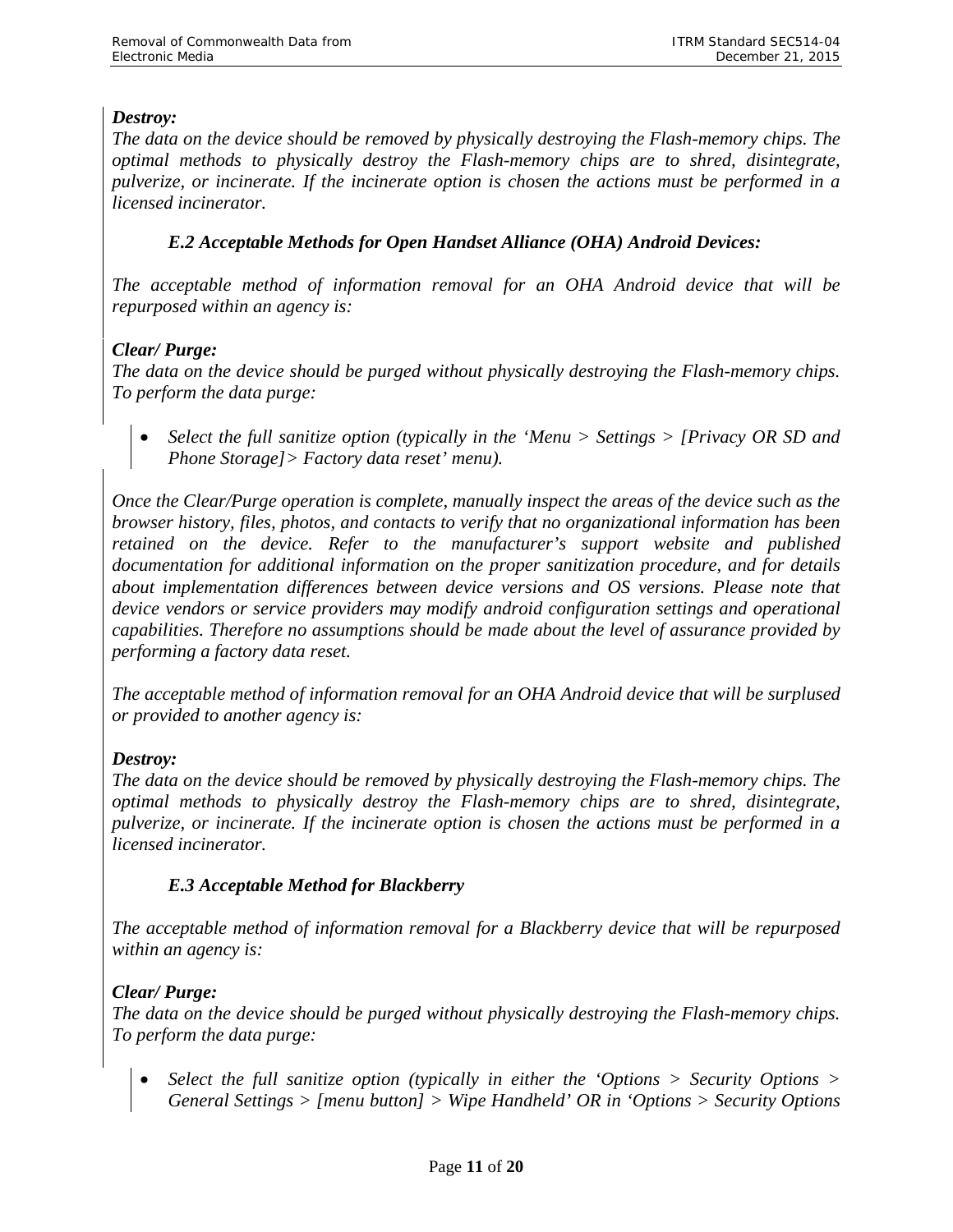*> Security Wipe' menu), making sure to select all subcategories of data types for sanitization.*

*Once the Clear/Purge operation is complete, manually inspect the areas of the device such as the browser history, files, photos, and contacts to verify that no organizational information has been retained on the device. Refer to the manufacturer's support website and published documentation for additional information on the proper sanitization procedure, and for details about implementation differences between device versions and OS versions*

*The acceptable method of information removal for a Blackberry device that will be surplused or provided to another agency is:*

### *Destroy:*

*The data on the device should be removed by physically destroying the Flash-memory chips. The optimal methods to physically destroy the Flash-memory chips are to shred, disintegrate, pulverize, or incinerate. If the incinerate option is chosen the actions must be performed in a licensed incinerator.*

### <span id="page-18-0"></span>*F. Embedded Device Data Removal Methods*

*Embedded devices are defined as devices that are built to perform a single function of a very limited array of related functions. The device's operating system, configuration, and applications are usually static in nature and require specialized tools or techniques to modify the operation of the device. The device will employ a combination of erasable/programmable memory chips as well as Flash-based storage technology, and are not traditionally serviceable by the end-user. Examples of embedded devices include Point-of-Sale (POS) systems, touch-screen voting systems, kiosk computers, surveillance system digital video records, and heating/ventilation/air condition control systems. Failure to properly sanitize all storage media could create a risk to an organization if exposed. Before disposing of an embedded device, care should be taken to ensure that organizational information has been completely removed. The removal process for data contained within an embedded device that is to be disposed or provided to another entity/organization should follow the acceptable removal methods for the type of physical storage device as defined within this standard. Before the removal process begins, the embedded device shall be disconnected from any production network to prevent accidental damage to the network operating system or other files on the network. For media going to surplus all identifying tags such as asset inventory tags or licensing information must be completed as outlined in Appendix B.* 

#### <span id="page-18-1"></span>*G. Other Electronic Media Data Removal Methods*

If there is any risk of disclosure of sensitive data on media other than hard drives or devices that hold data or configurations in non-volatile memory, that media should be overwritten, degaussed or destroyed. Disintegration, incineration, pulverization, shredding or melting is acceptable means of destruction. Examples of other media include, but are not limited to, tapes, diskettes, CDs, DVDs, worm devices, and USB data storage devices.

Diskettes, CDs, DVDs, Tape backups may be degaussed or destroyed.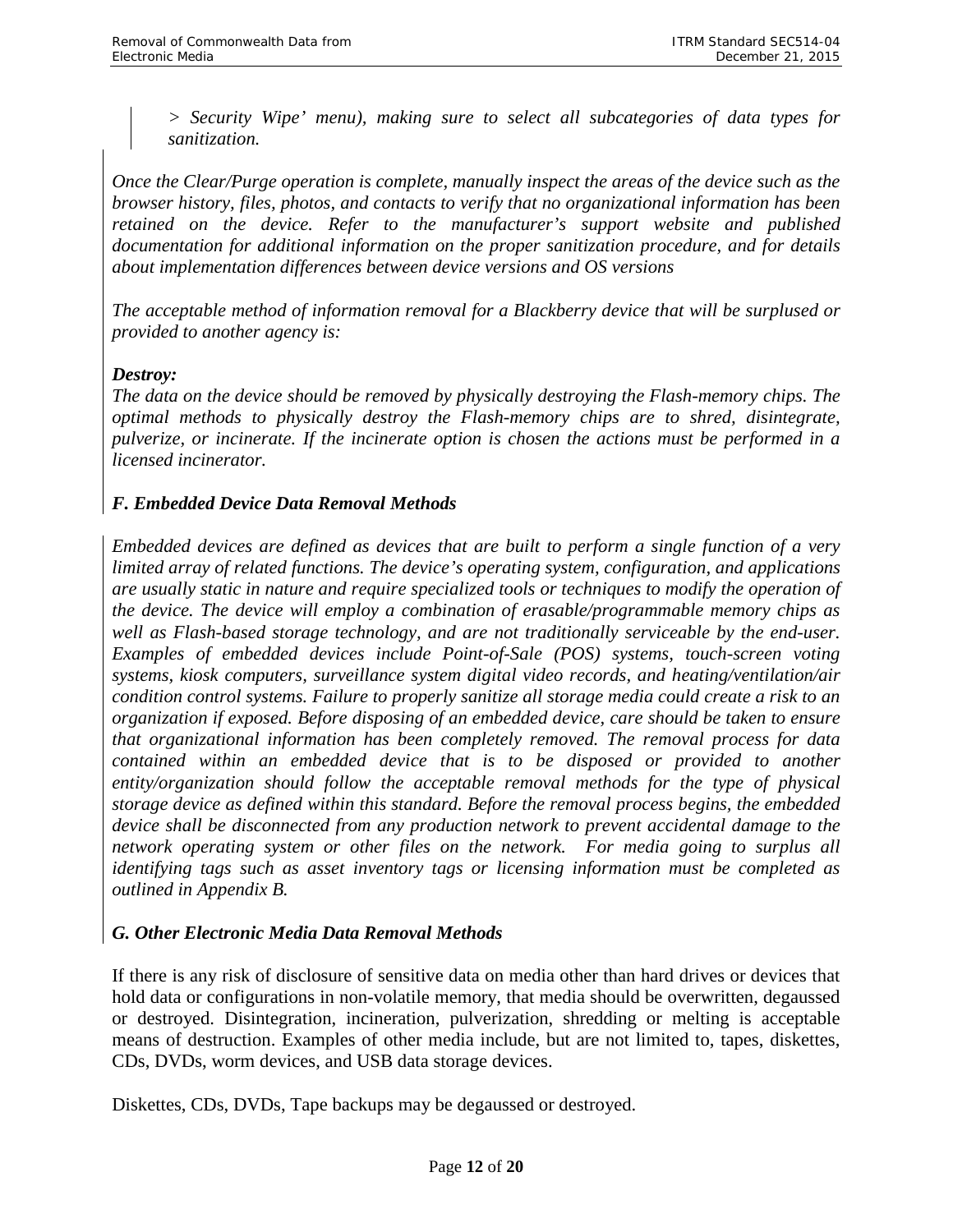If overwriting or degaussing is selected, the steps for the selected method as stated in this standard shall be followed.

Burning, shredding or pulverizing of non-classified CD-ROMs by end- users is not recommended. CD-ROM discs do not require extensive destruction. Discs that are outdated or no longer needed may be rendered unreadable by cutting in half or deep scratching the data side (the shiny side without the label) with a nail, screwdriver, or similar tool. Two deep radial scratches extending from the small inner hole to the outer edge are sufficient to prevent unauthorized access to the data. These discs may be placed in the general waste stream for disposal.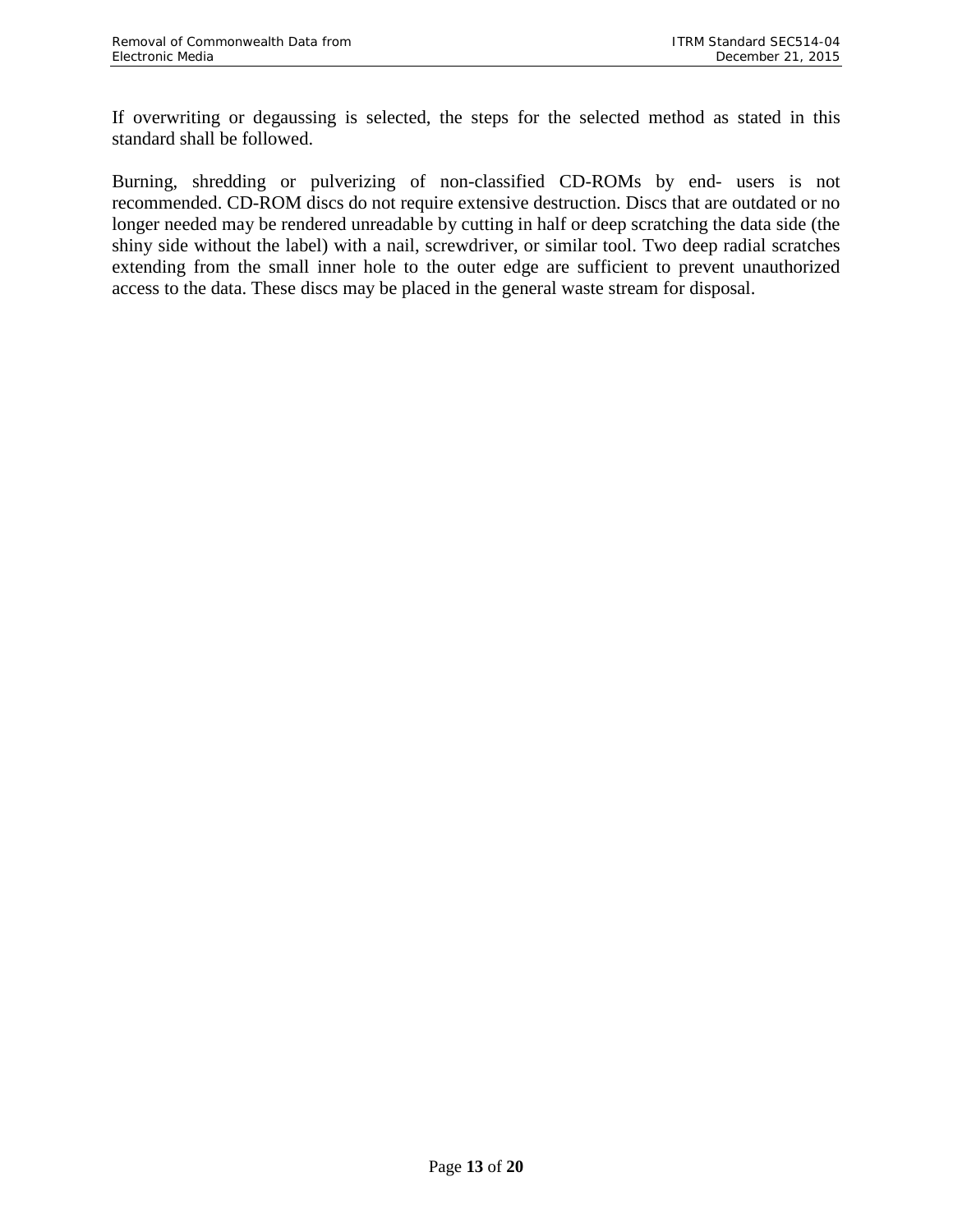# **Appendix B: Certification Tags**

#### <span id="page-20-0"></span>**Certification of the Removal of Commonwealth Data from Electronic Media**

This Standard requires that "The completed Certification Tag shall be affixed to the electronic media storing the data. For devices such as those with hard drive(s), firewalls, and PDAs, a certification tag shall be affixed to each device. For mobile media such as CDs tapes, etc. one certification must be completed for each physically aggregated lot by affixing the Certification Tag to the box or shrink wrapped pallet." To reduce costs and standardize tags, each agency or its service provider shall adhere to the following method for tagging equipment certified to be in compliance with this Standard. If encryption was used as the method to remove data the tag should indicate that the data was "WIPED".

#### **Printing Certification Tags**

Copy the Certification Tags on the following page into a standard 8.5 by 11 inch portrait orientated word document. The tags are designed to print out on standard 2 by 4 inch shipping labels (i.e., Avery Template 5163). Preferably the tags will be printed in red letters for ease of recognition; therefore if possible, each agency or its service provider will print the tags from a color printer.

To avoid tag printing errors, click your computer's Tools/Letters and Mailings/Envelopes and Labels tab and set the Labels option to "Avery standard, 5163 shipping" then practice using plain paper, holding the paper in front of a label sheet and up to the light, in order to check positioning. Most laser products are designed to work in laser printers directly from the automatic feed tray. Manual, copier and ink jet labels will not feed through consistently and may damage laser printers. To ensure proper operation, read the manufacturer's instructions that come with the shipping label before printing.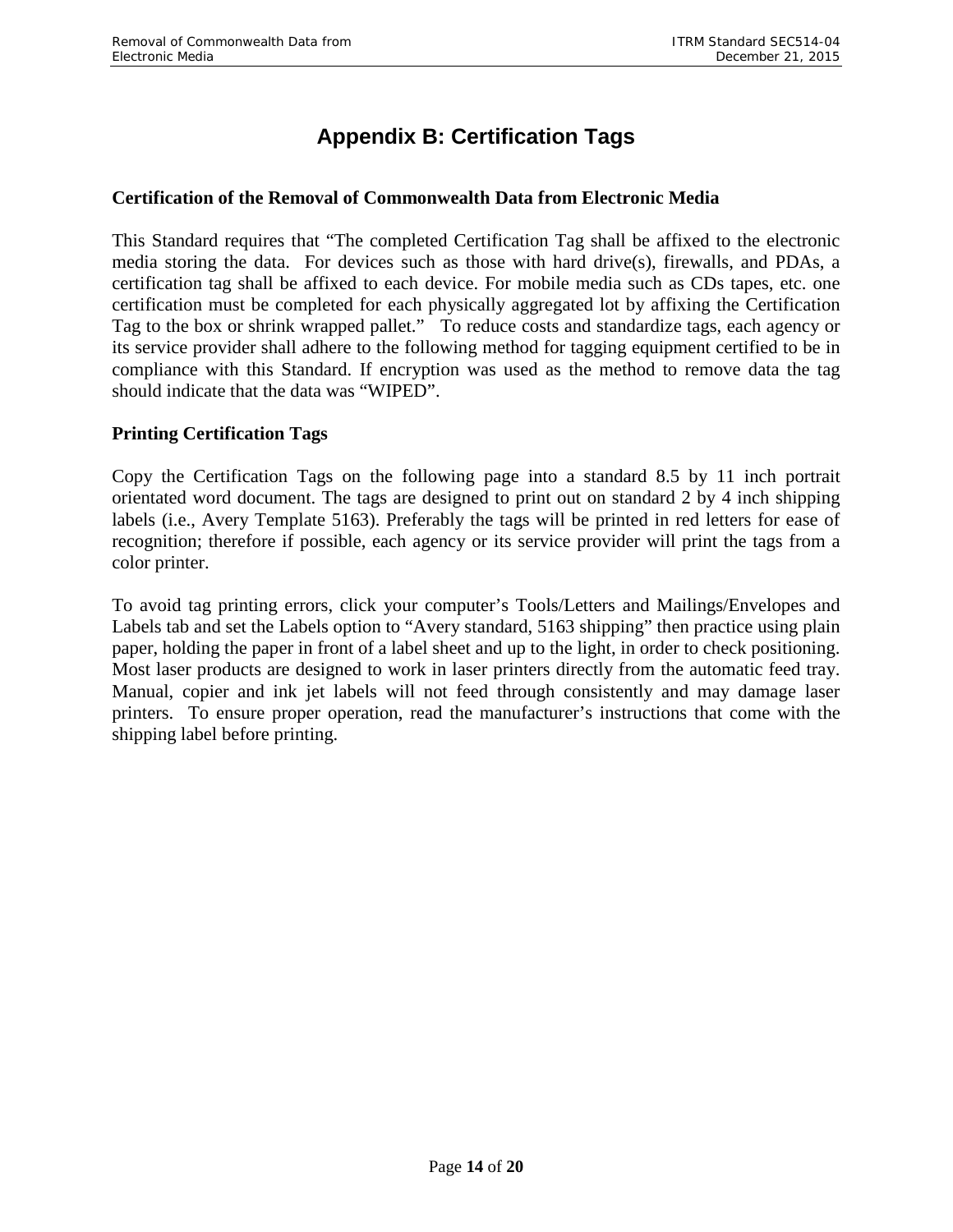# **WIPED DEGAUSSED DESTROYED SURPLUS/ASSET TAG NO: \_\_\_\_\_\_\_\_\_\_\_\_\_\_\_\_\_\_\_\_ \_\_\_\_\_\_\_\_\_\_\_\_\_\_\_\_\_\_\_\_\_\_\_\_\_\_\_\_\_\_\_\_\_\_ Removed by (PRINT NAME) DATE \_\_\_\_\_\_\_\_\_\_\_\_\_\_\_\_\_\_\_\_\_\_\_\_\_\_\_\_\_\_\_\_\_\_ SUPERVISOR SIGNATURE DATE \_\_\_\_\_\_\_\_\_\_\_\_\_\_\_\_\_\_\_\_\_\_\_\_\_\_\_\_ PRINT SUPERVISOR NAME WIPED DEGAUSSED DESTROYED** SURPLUS/ASSET TAG NO: \_ **Removed by (PRINT NAME) DATE \_\_\_\_\_\_\_\_\_\_\_\_\_\_\_\_\_\_\_\_\_\_\_\_\_\_\_\_\_\_\_\_\_ SUPERVISOR SIGNATURE DATE \_\_\_\_\_\_\_\_\_\_\_\_\_\_\_\_\_\_\_\_\_\_\_\_\_\_\_\_ PRINT SUPERVISOR NAME WIPED DEGAUSSED DESTROYED SURPLUS/ASSET TAG NO: \_\_\_\_\_\_\_\_\_\_\_\_\_\_\_\_\_\_\_\_ \_\_\_\_\_\_\_\_\_\_\_\_\_\_\_\_\_\_\_\_\_\_\_\_\_\_\_\_\_\_\_\_\_\_ Removed by (PRINT NAME) DATE \_\_\_\_\_\_\_\_\_\_\_\_\_\_\_\_\_\_\_\_\_\_\_\_\_\_\_\_\_\_\_\_\_\_\_ SUPERVISOR SIGNATURE DATE \_\_\_\_\_\_\_\_\_\_\_\_\_\_\_\_\_\_\_\_\_\_\_\_\_\_\_\_ PRINT SUPERVISOR NAME WIPED DEGAUSSED**  □ DESTROYED SURPLUS/ASSET TAG NO: **Removed by (PRINT NAME) DATE \_\_\_\_\_\_\_\_\_\_\_\_\_\_\_\_\_\_\_\_\_\_\_\_\_\_\_\_\_\_\_\_\_\_ SUPERVISOR SIGNATURE DATE** □ **DEGAUSSED WIPED DESTROYED SURPLUS/ASSET TAG NO: \_\_\_\_\_\_\_\_\_\_\_\_\_\_\_\_\_\_\_\_ \_\_\_\_\_\_\_\_\_\_\_\_\_\_\_\_\_\_\_\_\_\_\_\_\_\_\_\_\_\_\_\_\_\_ Removed by (PRINT NAME) DATE**

| $\Box$ WIPED<br>$\Box$ DEGAUSSED<br>$\Box$ DESTROYED<br><b>SURPLUS/ASSET TAG NO:</b> |             |
|--------------------------------------------------------------------------------------|-------------|
| <b>Removed by (PRINT NAME)</b>                                                       | <b>DATE</b> |
| <b>SUPERVISOR SIGNATURE</b>                                                          | DATE        |
| PRINT SUPERVISOR NAME                                                                |             |
| $\Box$ WIPED                                                                         |             |
| $\Box$ DEGAUSSED                                                                     |             |
| $\Box$ DESTROYED                                                                     |             |
| <b>SURPLUS/ASSET TAG NO:</b>                                                         |             |
| <b>Removed by (PRINT NAME)</b>                                                       | <b>DATE</b> |
| <b>SUPERVISOR SIGNATURE</b>                                                          | <b>DATE</b> |
| PRINT SUPERVISOR NAME                                                                |             |
| $\Box$ WIPED                                                                         |             |
| $\Box$ DEGAUSSED                                                                     |             |
| $\Box$ DESTROYED                                                                     |             |
| <b>SURPLUS/ASSET TAG NO:</b>                                                         |             |
| <b>Removed by (PRINT NAME)</b>                                                       | DATE        |
| <b>SUPERVISOR SIGNATURE</b>                                                          | <b>DATE</b> |
| <b>PRINT SUPERVISOR NAME</b><br>WIPED                                                |             |
| <b>DEGAUSSED</b>                                                                     |             |
| $\Box$ DESTROYED                                                                     |             |
| <b>SURPLUS/ASSET TAG NO:</b>                                                         |             |
| <b>Removed by (PRINT NAME)</b>                                                       | <b>DATE</b> |
| <b>SUPERVISOR SIGNATURE</b>                                                          | <b>DATE</b> |
| $\Box$ wiped                                                                         |             |
| $\Box$ DEGAUSSED                                                                     |             |
| $\Box$ DESTROYED                                                                     |             |
| <b>SURPLUS/ASSET TAG NO:</b>                                                         |             |
| <b>Removed by (PRINT NAME)</b>                                                       | <b>DATE</b> |
| SUPERVISOR SIGNATURE                                                                 | <b>DATE</b> |
| PRINT SUPERVISOR NAME                                                                |             |

**\_\_\_\_\_\_\_\_\_\_\_\_\_\_\_\_\_\_\_\_\_\_\_\_\_\_\_\_ PRINT SUPERVISOR NAME**

**\_\_\_\_\_\_\_\_\_\_\_\_\_\_\_\_\_\_\_\_\_\_\_\_\_\_\_\_\_\_\_\_\_\_ SUPERVISOR SIGNATURE DATE**

Page **15** of **20**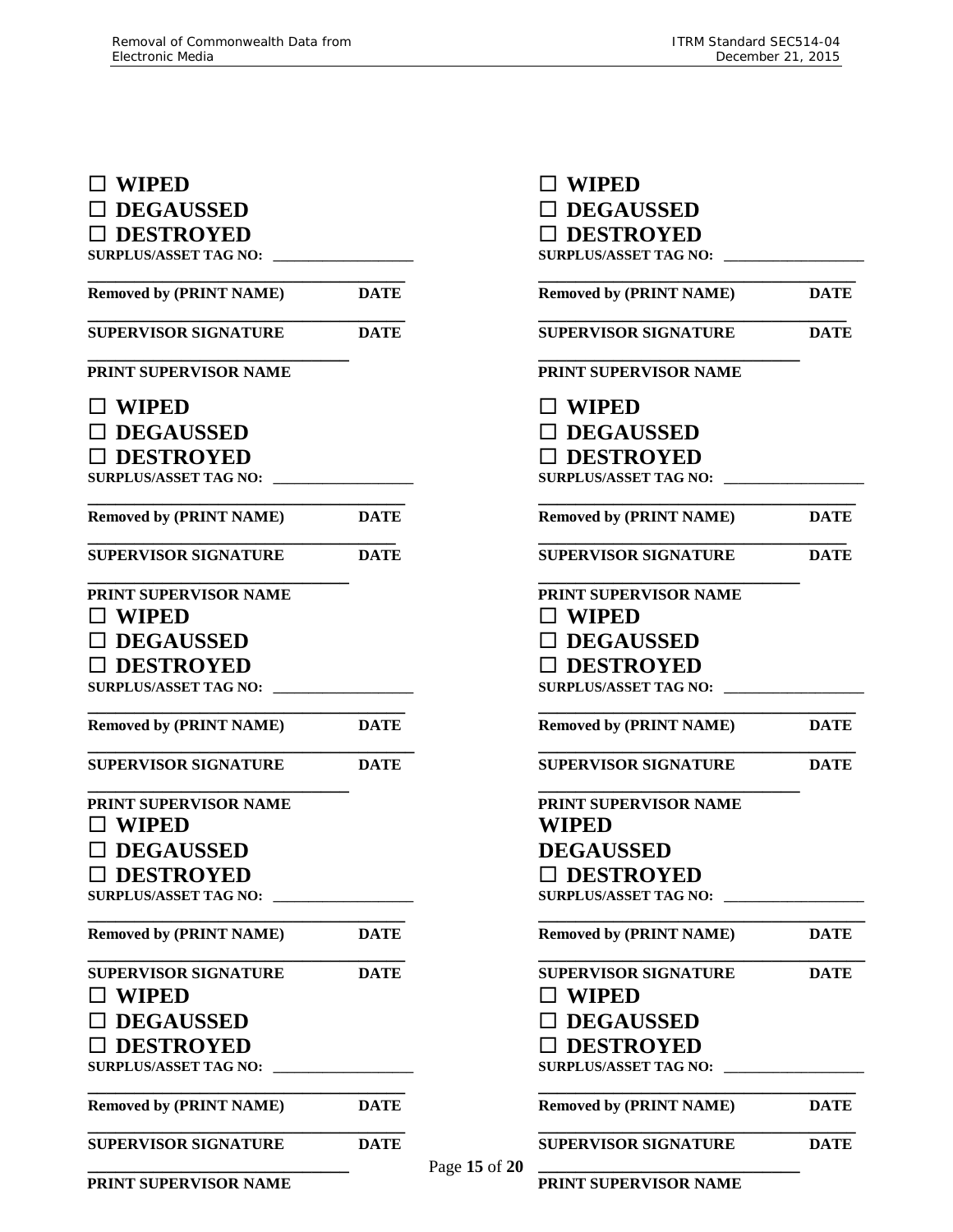# **Appendix C: Non-Disclosure Agreement**

CONFIDENTIALITY OF AGENCY INFORMATION:

<span id="page-22-0"></span>1. Contractor shall take all precautions and measures necessary to ensure the integrity, nondisclosure, confidentiality and protection of all data and information obtained from <AGENCY NAME> or derived there from, including but not limited to all original reporting forms and data in any other form, and agrees to comply with all Federal and state guidelines including but not limited to the COV ITRM Standard SEC501-01 and the Data Protection Guideline SEC507-00 concerning the protection of sensitive data.

2. Prior to the commencement of any work for <AGENCY NAME>, the contractor shall declare in writing that he or she understands that all data and information obtained from <AGENCY NAME> or derived there from is sensitive and will be held in the strictest confidence by Contractor, its officers, directors, agents, and employees and that Contractor, its officers, directors, agents, and employees shall be governed by and comply with Federal and State laws prohibiting the disclosure of information obtained or compiled during the course of their work for <AGENCY NAME>.

3. All information obtained and work performed under this <AGENCY NAME> contract/order is considered sensitive, requires use of sensitive and personal data and information and falls under one or more categories of information that is subject to protection from disclosure and misuse, including but not limited to: personal information and highly restricted personal information in connection with motor vehicle records under the Federal Drivers Privacy Protection Act, (18 USC 2721 et seq.) law enforcement sensitive data and information, the Privacy Act, personal, vehicle and driver information as defined under and governed by Va. Code §46.2-208 et seq. and personal information as defined under and governed by the Virginia Government Data Collection and Dissemination Practices Act (VA Code §2.2-3800 et seq.).

4. All source materials/data/information and resultant work products compiled or created and any information or portion of information derived there from are the property of <AGENCY NAME> and must not be used by the contractor for any purpose other than the purpose outlined by this agreement.

5. The contractor, its officers, directors, agents and employees shall hold all information obtained under a <AGENCY NAME> contract/order in the strictest confidence. All information obtained shall be used only for the purpose of performing this contract/order and shall not be divulged nor made known in any manner to any person except as necessary to perform this contract/order. Neither Contractor, nor its officers, directors, agents, or employees shall divulge, sell, or distribute any information obtained from <AGENCY NAME> or derived there from at any point in time, even after termination or expiration of a contract/order.

6. Except as specifically authorized by the contract/order, Contractor, its officers, directors, agents, and employees are prohibited from reproducing <AGENCY NAME> source media, written products, or any portion thereof.

7. The contractor shall notify in writing, each of its officers, directors, agents, and employees having access to <AGENCY NAME> information that such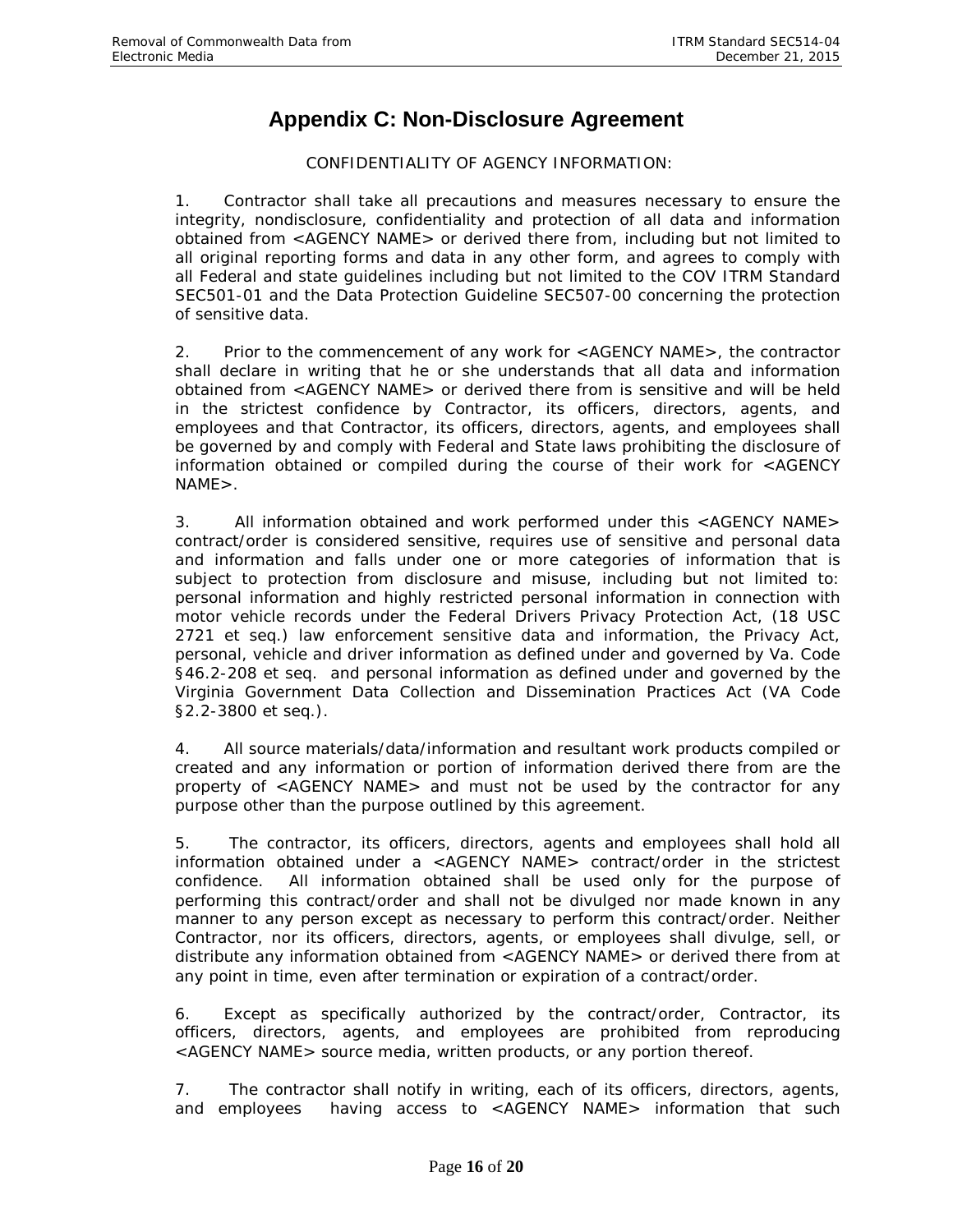information may be used only for the purpose and to the extent authorized in this contract.

8. The Contractor shall provide a security plan outlining the steps and methods taken to secure and protect the information provided by <AGENCY NAME> to address the following points:

- Security of Files and/or Copies of Records (for Hardcopy).
- Security of on-line Computer Terminals (On-Line Users Only).
- Designation of Authorized Users/Assignment of Access Codes.
- For automated interfaces/electronic extraction and storage of data, if applicable:
- Security of Records, Files, and Systems, use of encryption for storage.
- Names and addresses of data extraction method and software creators/vendors,
- Network Diagrams and descriptions of Data Extraction methods and software,
- Descriptions of system support processes including backup methods and frequencies.
- Proposed Audit/Management Controls Over Access and Dissemination of Requested Information.

9. Contractor agrees to comply with all federal and state statues, rules and regulations and understands that disclosure of any information, by any means, for a purpose or to an extent unauthorized herein, shall be grounds for immediate termination of this agreement may subject the offender to criminal sanctions.

10. Contractor shall indemnify, defend, and hold harmless the Commonwealth, <AGENCY NAME>, its officers, directors, employees and agents from and against all losses, liabilities, damages and all related costs and expenses (including reasonable attorneys' fees and disbursements and costs of investigation, litigation, settlement, judgments, interest and penalties), incurred in connection with any action or proceeding arising directly or indirectly from unauthorized use or disclosure by Contractor, its agents, directors, officers or employees, of any data or information obtained from <AGENCY NAME> pursuant to this agreement, or derived therefrom. Contractor shall disclose any breach of the security of the system following discovery or notification of the breach in the security of the data to any resident of this state whose unencrypted personal information was, or is reasonably believed to have been, acquired by an unauthorized person. The disclosure must be made in the most expedient time possible and without unreasonable delay, consistent with the legitimate needs of law enforcement, or with any measures necessary to determine the scope of the breach, identify the individuals affected, and restore the reasonable integrity of the data system. Contractor shall notify the owner or licensee of the information of any breach of the security of the data immediately following discovery, if the personal information was, or is reasonably believed to have been, acquired by an unauthorized person. The notification required may be delayed if a law enforcement agency affirmatively determines that the notification will impede a criminal investigation.

Notice may be provided by one of the following methods:

(1) written notice to the most recent available address the person or business has in its records;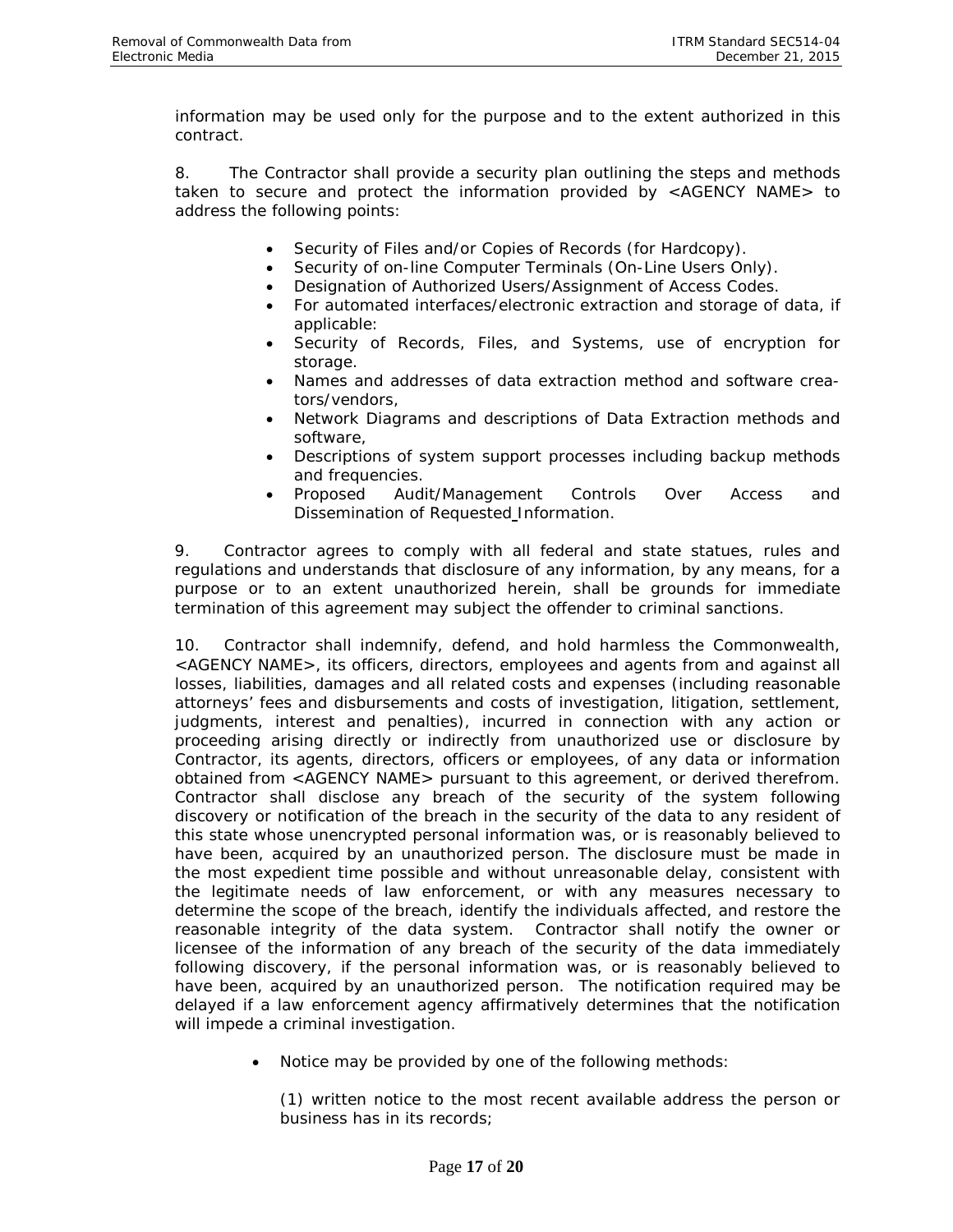(2) electronic notice, if the person's primary method of communication with the individual is by electronic means, or if the notice provided is consistent with the provisions regarding electronic records and signatures in United States Code, title 15, section 7001; or

(3) substitute notice, if the person or business demonstrates that the cost of providing notice would exceed \$250,000, or that the affected class of subject persons to be notified exceeds 500,000, or the person or business does not have sufficient contact information. Substitute notice must consist of all of the following:

- i. e-mail notice when the person or business has an e-mail address for the subject persons;
- ii. conspicuous posting of the notice on the Web site page of the person or business, if the person or business maintains one; and
- iii. notification by major statewide media, including newspaper, radio and television.
- If a person discovers circumstances requiring notification of more than 500 persons at one time, the person shall also notify, within 48 hours, all consumer reporting agencies that compile and maintain files on consumers on a nationwide basis, as defined by United States Code, title 15, section 1681a, of the timing, distribution, and content of the notices.
- Notification must include:
	- (1) a general description of what occurred and when:
	- (2) the type of PII that was involved

(3) what actions have been taken to protect the individuals personal information from further unauthorized disclosure.

(4) what if anything, the contractor will do to assist affected individuals, including contact information for more information and assistance; and

(5) what actions the contractor recommends that the individual take.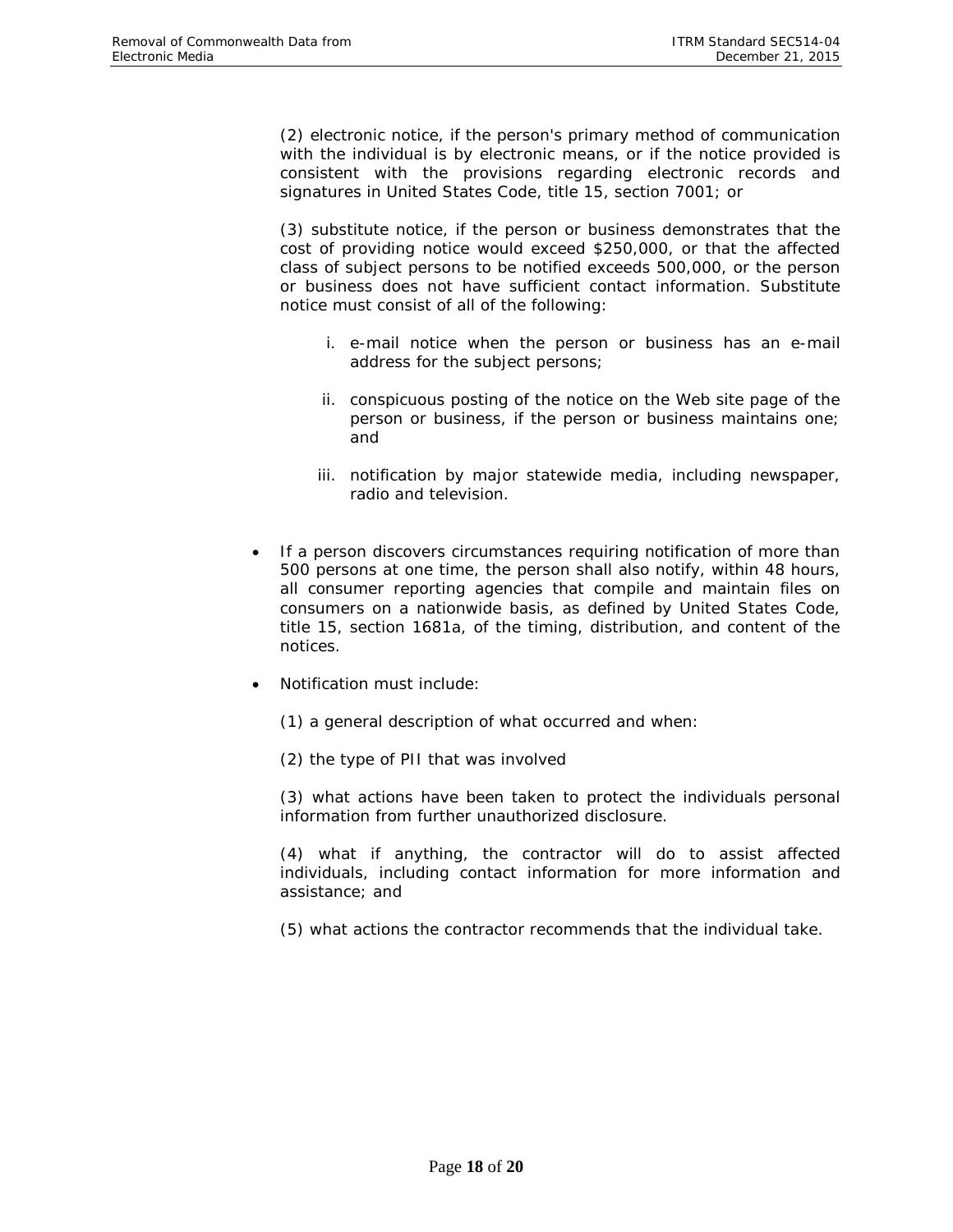# **Appendix D: Data Removal Quality Assurance Form**

<span id="page-25-0"></span>

| Date:                          |  |
|--------------------------------|--|
| $Tester(s)$ :<br>ı             |  |
|                                |  |
|                                |  |
|                                |  |
|                                |  |
| <b>Total Number of Devices</b> |  |
| in the Lot:                    |  |
|                                |  |
| Number of Devices              |  |
| Tested:                        |  |
|                                |  |
|                                |  |
| Method of Testing:             |  |
|                                |  |
|                                |  |
| Findings:                      |  |
|                                |  |
|                                |  |
|                                |  |
|                                |  |
|                                |  |
|                                |  |